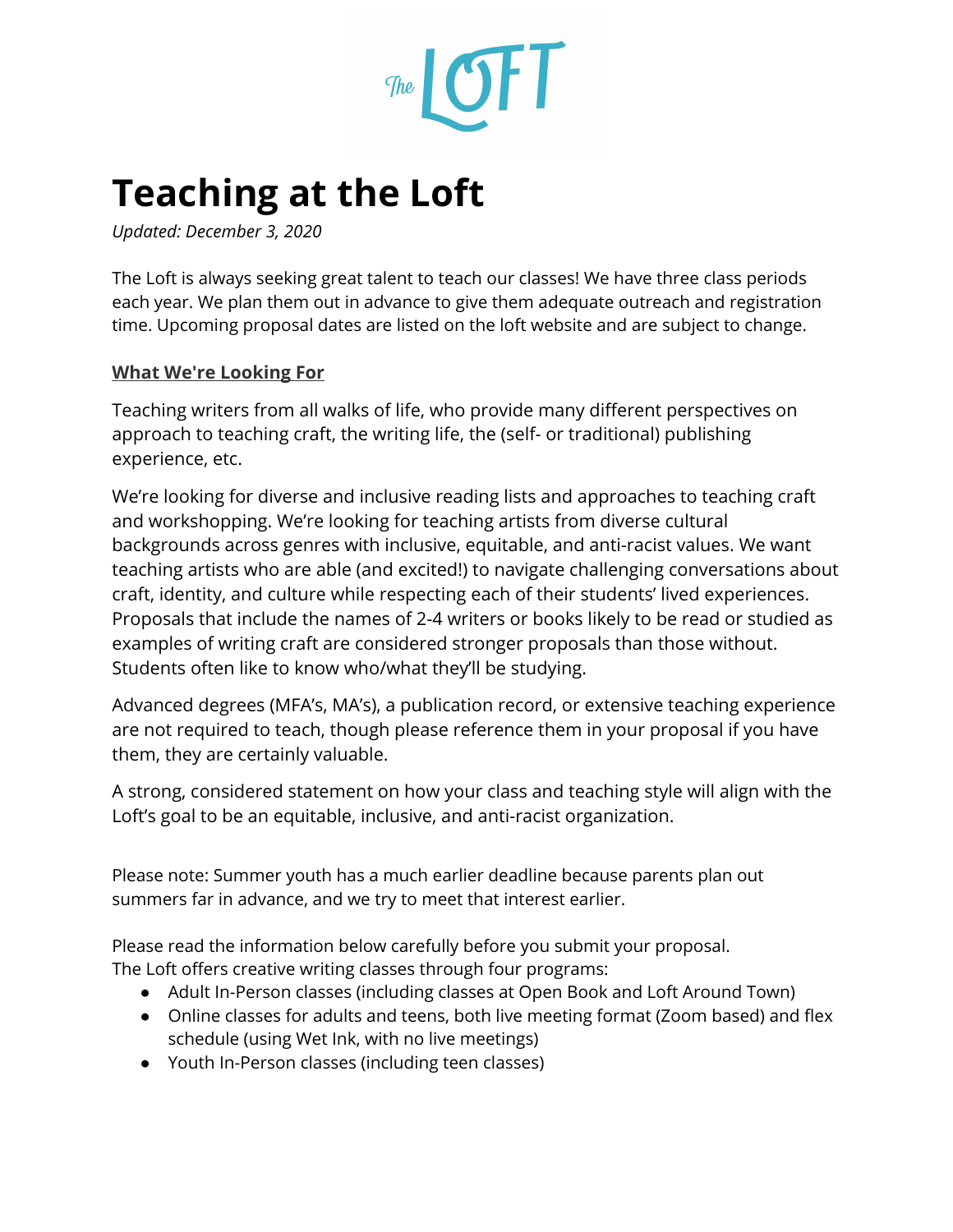

● Bring the Loft to You (BTLTY), customized learning opportunities created for community orgs, other non-profits, for profit businesses, individuals, etc; the Loft hires teaching artists to teach creative writing

For all adult and youth classes, in-person and online, except for BTLTY, you will need to submit your proposal through Submittable. Please use the online submission portal even if you are proposing a repeat of an existing class.

## **Loft Themes**

The Loft offers thematic programming during our fall and winter/spring terms. More information can be found about the current theme in the proposal form, when it goes live on the website during the proposal period.

The bulk of our classes do not need to be about this theme; indeed, the "theme" that ties our *classes together is instruction on writing craft and avenues to publishing creative writing.* We'll likely run between 2-4 theme based classes each term, in addition to all the other classes. However, if you would like to propose a class exploring the theme of the term and have questions, please let us know. Those classes will be highlighted in the quarterly and included in thematic marketing. These themes strive to connect Loft programming across the organization by exploring common subject matter.

## **What You'll Need to Propose a Class**

#### **Submitting a Class Proposal**

Submissions are accepted online throughout the year via Submittable. Feel free to contact the education director with ideas before writing a full proposal.

#### **You will need:**

- A class title, short description (50 words max) and long description (200 words limit)
- The class duration and preferred dates
- The class genre and level (see **[loft.org/classes](http://loft.org/classes)** for current categories)

#### **For new classes you will also need:**

- A list of goals for the class.
- A schedule outlining each session or week's goals, topics, or focus.
- An example of a typical session/week's activities or a general description of how each session or week will run.
- A sample writing activity (optional)
- Required or recommended reading (optional)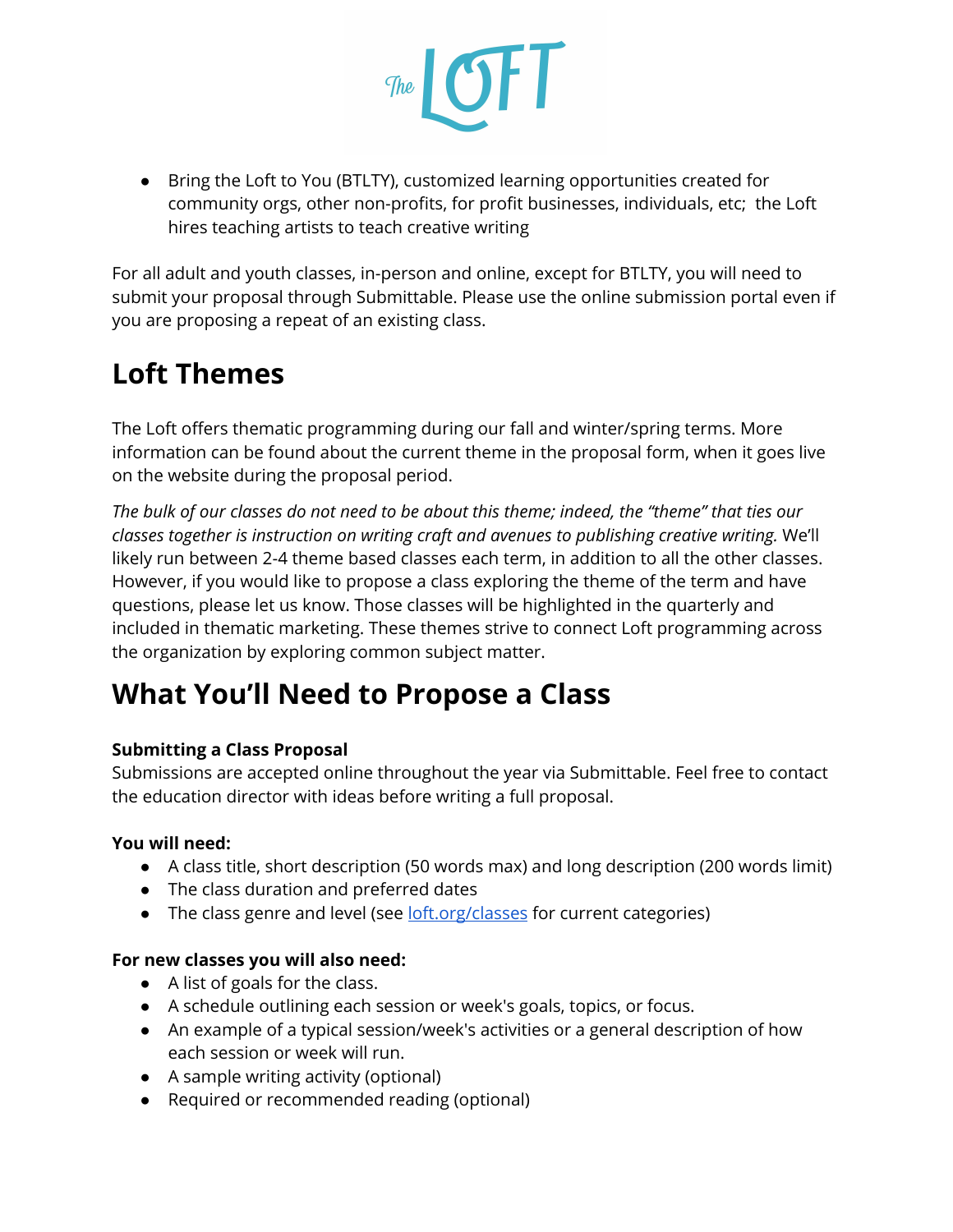

● A teaching artist bio (required) and photo (optional)

#### **New teaching artists and teaching artists who have not taught for the Loft in the last five years will also need:**

- A resume or CV (PDF)
- Two references

Please do not propose the same class for both online and in person classes; choose which option you'd like to teach, using the guidelines listed for what each program is looking for in terms of class proposals. If you have questions after reading the "What we're looking for" section of this page, please contact the individual program managers directly.

Please contact the program managers if you have any questions or problems.

- Adult learning, both online and in-person: Jennifer Dodgson, Loft education director; jdodgson@loft.org
- Bring the Loft to You opportunities; Online, flex based classes (Wet Ink, no live meetings) for adults or teens: Kurtis Scaletta, program manager, kscaletta@loft.org
- Youth learning: Brianna Low, youth program coordinator, [below@loft.org](mailto:below@loft.org)

## **More about teaching at the Loft:**

#### **How teaching artists are compensated for teaching at the Loft:**

- Teaching artists are paid \$6.50 per student per contact hour in the classroom.
- We require a minimum number of students enrolled to run a class (7, though teaching artists have the option of teaching if the class gets to 6 or even 5 students); our maximum is traditionally 17 for multi-week classes, and 30 for single or double session classes. Lower maximums can be arranged directly with the education director when scheduling classes. If we do not reach the minimum number of enrollment about 5-7 days before the class is set to start, it is cancelled, and the teaching artist receives no compensation. Teaching artists are generally paid on the first Friday after their final class meeting. If teaching longer sessions, such as 12 or 8 week classes, payment happens twice; once at the midway point, once after the final class.
- Examples of payment:

For a 12 week class, 2 hours each week, with minimum enrollment (7): \$6.50 X 7 students X 24 contact hours = \$1092 (approx. \$45.50 per hour)

For a 12 week class, 2 hours each week, with maximum enrollment (17 people for multi-week classes): \$2652 (approx \$110.50 per hour)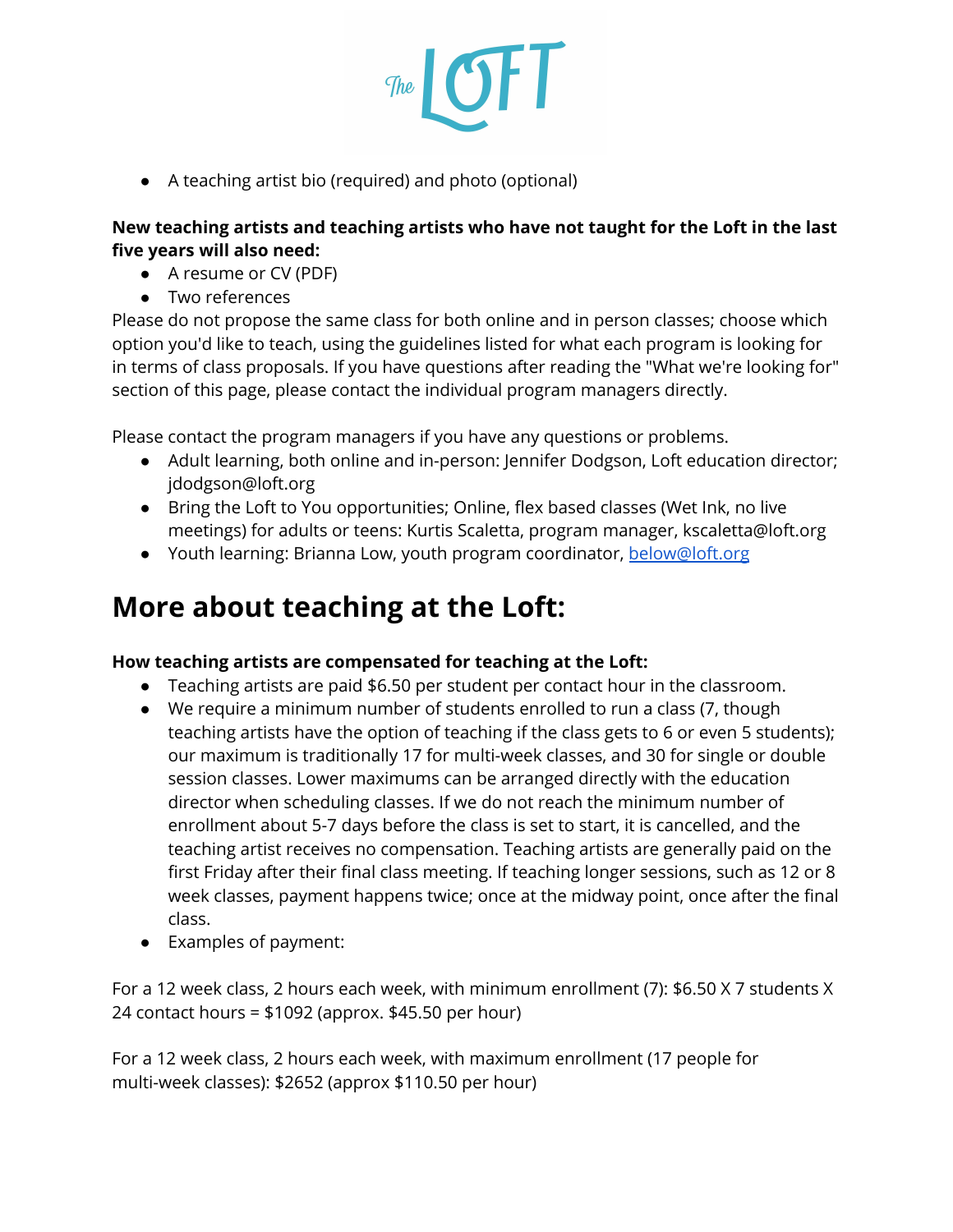

For a single session 4 hour class with minimum enrollment: \$182 (approx. \$45.50 per hour)

For a single session 4 hour class with maximum enrollment (30 people for single sessions)t: \$780 (approx. \$195 per hour)

Tuition alone does not cover the cost of the Loft's sliding-fee classes, which are made possible, in part, through grants and individual donations. Please consider becoming a member of the Loft (membership is not required to teach at the Loft).

#### **Course Cancellation Due to Low Enrollment**

If the minimum enrollment is not achieved (typically 7 students, though teaching artists have the option to run a class with 5-6 students), the class is canceled, typically five business days before the first scheduled class meeting, and no payment for teaching is issued. To help avoid this scenario, please be active partners with the Loft in promoting your class via your website, to your mailing list, and other networks.

#### **Teaching Artist Discount for Loft Classes**

Teaching artists get 60% off the list price of a standard Loft class.

1) Please register through the education line at 612-379-8999; you can not access the discount by registering at loft.org.

2) Please register only yourself; family members and friends are not eligible for the teaching artist discount (unfortunately, this means we can't extend this discount to youth programs for the children of teaching artists).

3) Teaching artists may use this discount only for standard tuition based classes; the discount does not apply to Wordsmith conference registration, Wordsmith classes, the Poetry Apprenticeship, The Novel or CNF/Memoir Writing Project, Wordplay tickets, or events.

4) Please be a current Loft teaching artist. Current = within the last year, or you are confirmed to teach in an upcoming term.

#### **Competition**

When you teach an in-person class for the Loft Literary Center, you agree to not teach similar classes elsewhere during the time frame your class is scheduled at the Loft. This policy does not apply to any online classes you may teach for the Loft or to classes elsewhere that are not related to the one(s) you are teaching for the Loft.

However, if you're teaching the same content online for the Loft as you are for other writing orgs, please be mindful of how this is likely to affect our ability to promote your class as a unique offering (especially if price points for the same class are wildly different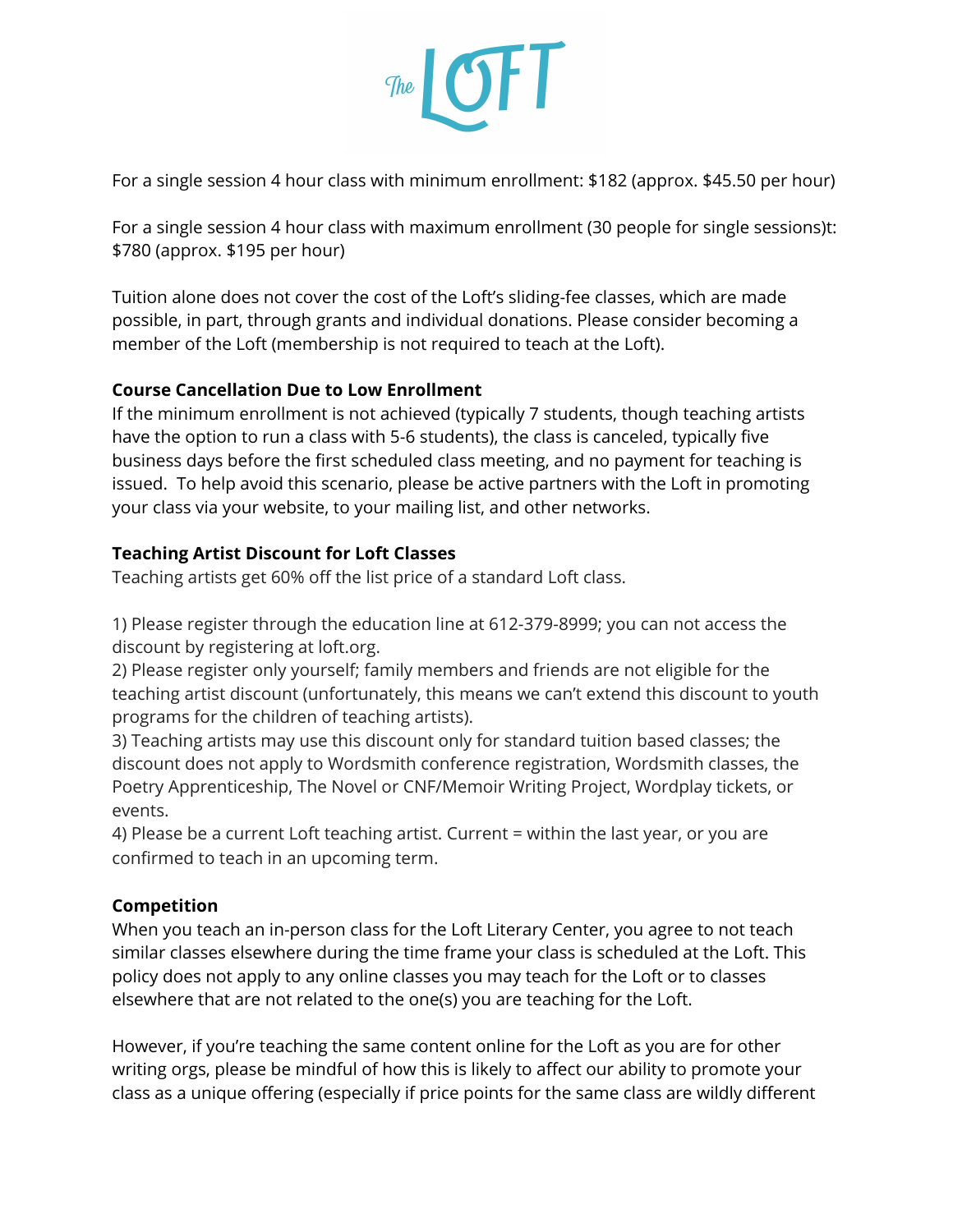

across organizations). It's best to stagger online content offered at the Loft so it is not directly competing with other online opportunities you may be teaching.

#### **Required Texts & Handouts**

You may not require students to purchase books you have written. Required texts should be few in number and readily available online, in bookstores, and in libraries. You may link to external resources or upload files for students to read online. Remember, the Loft is NOT an academic institution, but a community arts organization.

#### **Challenging Students**

Teaching artists should take time to manage challenging students as soon as possible, before the challenging behavior has a chance to take root and affect other students. Consider contacting a student privately (via email, or if in-person, take them aside to talk privately out of earshot of other students) to guide their behavior in a way that is more constructive for the class as a whole. If the student continues to behave in a disrespectful or disruptive manner in a Zoom classroom, online chat, or in a physical classroom space, or posts inflammatory or offensive posts online or sends it via email, contact the education director for help before dealing directly with the student further.

#### **Removing Disruptive Students**

Either the Loft or a Loft teaching artist may remove a student from class for being disruptive, abusive, disrespectful, or for interfering with healthy classroom dynamics. However, teaching artists may not remove a student from class without first contacting the education office to ask for assistance in attempting to resolve an issue. If a student is abusive, disrespectful, or interfering with healthy classroom dynamics in any way, contact the education office to have a student removed from class; do not remove a student from class without first contacting the education director.

#### **Mental Health Issues for Students**

Loft classes are meant to provide instruction on the art and craft of creative writing; a forum for generating and sharing new work; a place to create community for writers and readers; and a way to engage in lively discussions that challenge, inform, and encourage critical thinking.

Much of the writing done in Loft classes can be of a very personal nature, and passionate, troubling, or even traumatic feelings can surface about a given topic. It is important to respect these feelings, whether they surface for you or a student. It is also important to understand that neither Loft classes nor Loft teaching artists are qualified or able to provide mental health help of any kind. While the Loft encourages empathy and understanding for any student feeling challenged or traumatized by class content, students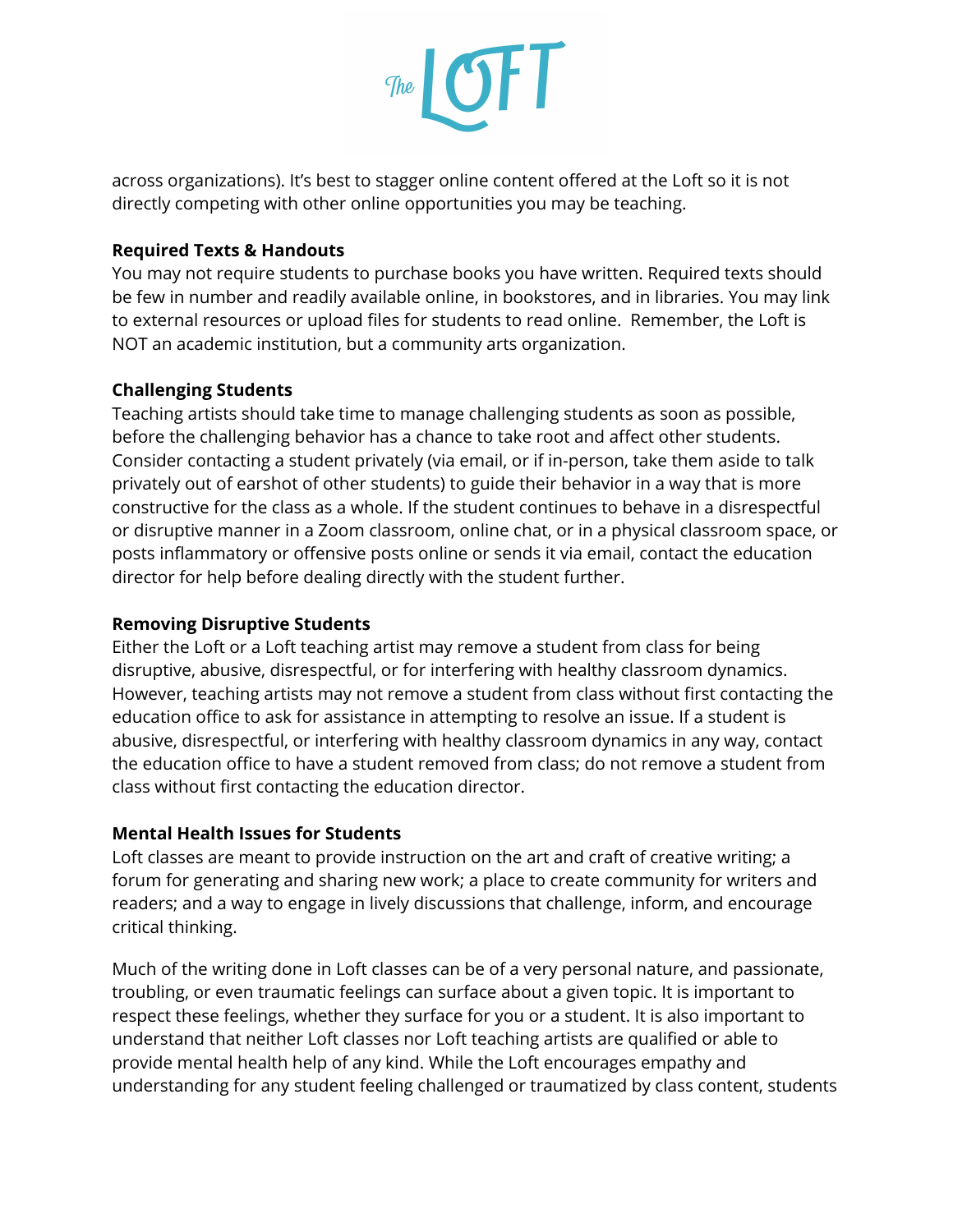

need to ensure they have mental health support in place to work through any issues that may arise over the course of their enrollment; class meetings are not meant to provide therapy, mental health guidance or support, or a forum to work through individual or family traumas.

If a student needs mental health support because of some issues their writing - or the writing of a fellow student - has brought to the surface, please connect them with some of the following resources. Please do not attempt to resolve mental health issues for students in or out of class; keep class time focused on issues of writing craft.

#### **Mental Health Emergency**

When a severe disturbance of mood or thinking threatens a person's safety, call Hennepin County's Community Outreach for Psychiatric Emergencies (COPE) at 612-596-1223. Available 24 hours a day, 7 days a week, COPE professionals are dispatched to people in severe distress to handle the immediate crisis and provide clinical assessment.

You can also call 911.

#### **Additional mental health resources:**

[Tubman.org](https://www.tubman.org/get-help/mental-chemical-health/mental-health.html) - affordable mental health help

[Minnesota](https://mnmentalhealthclinics.com/) Mental Health Clinics - teleservice for mental health

Mental Health [Minnesota](https://mentalhealthmn.org/support/free-mental-health-support/) - free mental health help, crisis support, helpline

[National](https://namimn.org/support/resources/general-mental-health-resources/) Alliance of Mental Illness - adult mental health support

#### **Supervision and Performance Review**

Loft Education Staff may enter your class website to evaluate the class or to help students with technological issues.

#### **Student Registration**

Registration is handled exclusively by Loft staff. Teaching Artists must direct any student questions regarding registration, transfers, and refunds to Loft staff. Loft staff will enroll students in your class and they will receive a confirmation letter with class details via email immediately. Teaching Artists will be provided with a roster of registered students and will direct any persons who attend your first class meeting, but have not registered, to do so immediately at the Loft. Teaching artists should not attempt to enroll, or disenroll, any student from a class without going through the education office.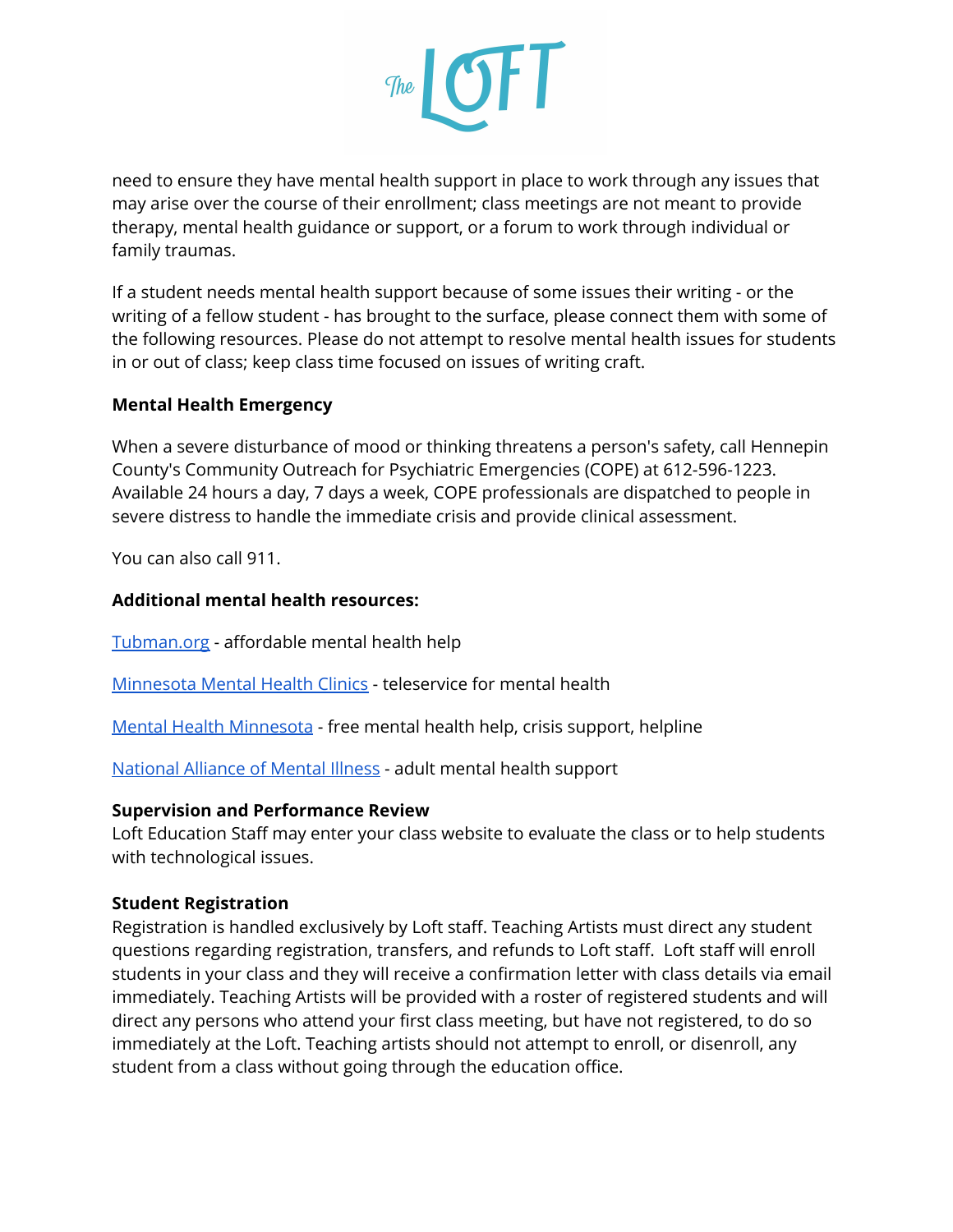

#### **Copyright Policy**

Loft teaching artists are expected to understand and comply with laws regarding the use of copyright-protected material in their classes. For example, you should not make digital copies of entire texts and share with your class for free, though you may copy short excerpts and provide with attribution. When possible, you are encouraged to link to stories and articles instead of posting directly to your website or Google Classroom.

#### **Policy on Controlled Substances**

The policy on controlled substances also applies to teaching artists who are interacting with students in and out of classrooms.

## **About Teaching at the Loft**

Since 1974, the Loft has been the place where writers learn from writers. Thousands of students, age 6 and up, enroll in Loft classes every year. Our teaching artists play a key role in fulfilling our mission to advance the artistic development of writers, foster a thriving literary community, and inspire a passion for literature.

Loft teaching artists propose classes and sessions that they design themselves, based on their passion, expertise, experience, and credentials. You'll find all our current requests for proposals listed above. We offer classes in poetry, fiction, creative nonfiction, as well as children's and young adult literature. We also invite proposals for screenwriting, blogging, spoken word, graphic and comic book storytelling, 'zines, magazine writing, new media, and humor writing, among many others. Classes may range from general overviews of a genre (e.g., Fiction for Beginners), to a specific focus (e.g., Writing the Video Game Narrative), to topical themes (e.g., Essays on Nature). Classes may also focus on categories of a genre (e.g. mystery, romance, thriller, fantasy, horror, and science fiction). We also offer classes on seeking publication and classes designed to start and sustain the writing process.

We understand that not all great writers are great teachers, and not all great teachers are published writers. When reviewing class proposals, we prioritize writers who:

- have experience teaching creative writing enrichment classes to adult learners (or appropriate age range for youth classes),
- have the highest Loft student ratings for effectiveness and mastery of content. (For writers who are new to the Loft, strong references and teaching experience are prioritized.)

For intermediate and advanced classes, we further prioritize:

● Teaching artists with publication credits and/or who have been honored for their work with awards or grants. While we are **not** a publish-or-perish organization, we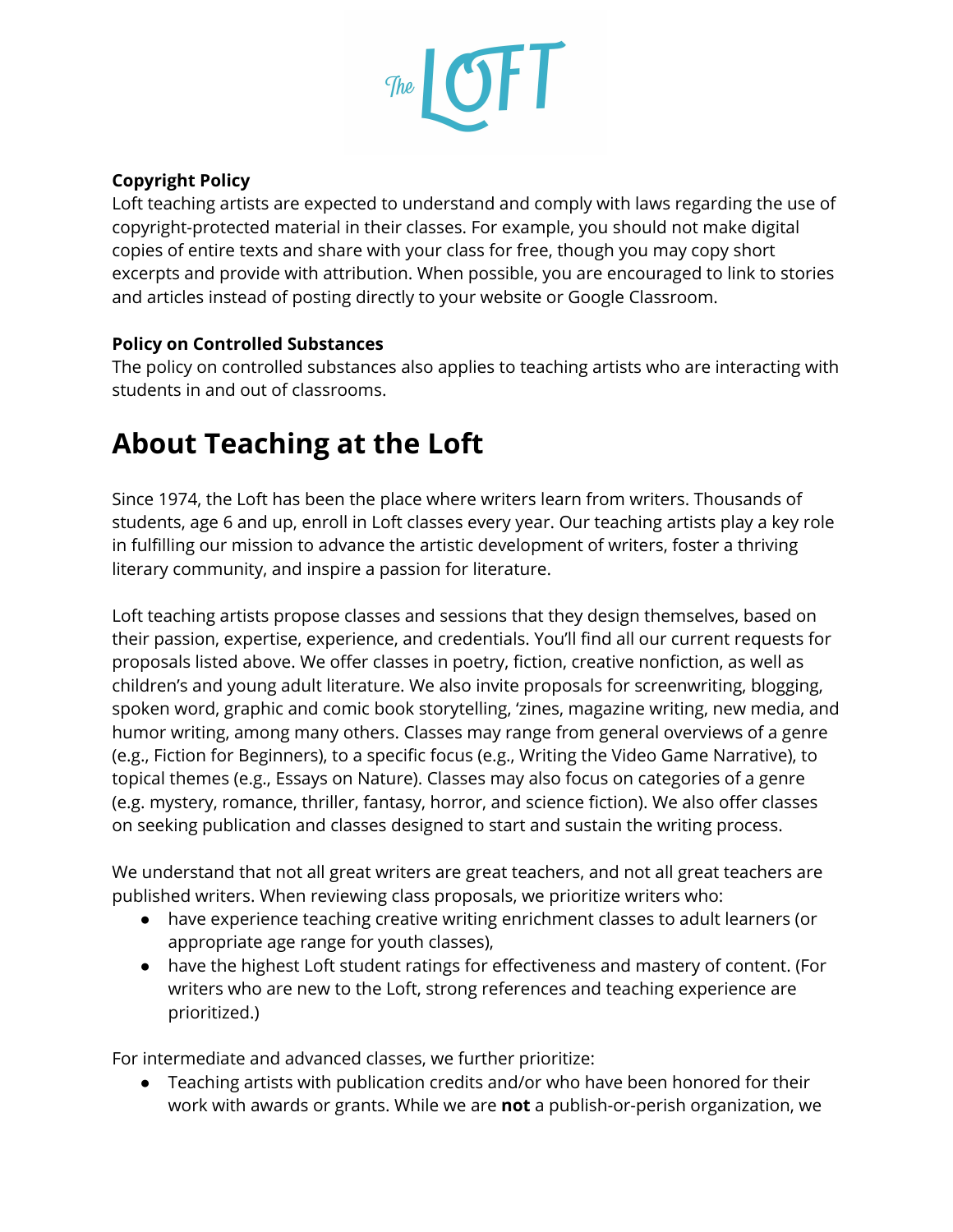

do know from student evaluations that many intermediate and advanced student writers look for teaching artists who have successfully published in the genre they are pursuing, and whose work has been acknowledged with awards and grants.

Teaching artists who do not also serve on the Loft staff or board of directors are eligible for Loft grants and competitions. All current Loft teaching artists are invited to periodic in-services on issues related to the teaching of creative writing, as well as craft talks by visiting writers serving as mentors in the Loft's Mentor Series.

## **Loft Code of Conduct**

The Loft is committed to providing a harassment-free space for all students, conference attendees, staff members, volunteers, and program participants regardless of gender identity and expression, sexual orientation, physical ability, appearance, race, ethnicity, age, religion, class, or identity. We expect participants to treat each other with respect in all interactions.

Harassment could include:

- deliberate intimidation
- repeated disruption of classes, lectures, or discussions
- unwelcome physical contact
- unwelcome sexual attention
- verbal comments or displayed images that harmfully reinforce structures of oppression
- written contact, such as sexually suggestive or obscene letters, notes, invitations
- verbal contact, such as sexually suggestive or obscene comments, threats, slurs, epithets, jokes about gender-specific traits, sexual propositions
- visual contact, such as leering or staring at another's body, gesturing, displaying sexually suggestive objects or pictures
- Continuing to express sexual or social interest after being informed directly that the interest is unwelcome
- Using sexual behavior to control, influence or affect the career, salary or work environment of another

*Harassment does not include respectful disagreement or critique in good faith. Reading and writing, by their nature, include exposure to controversial, challenging, and sometimes offensive language.*

Anyone asked to stop harassing behavior is expected to comply immediately. Those violating these expectations may be expelled at the discretion of Loft staff.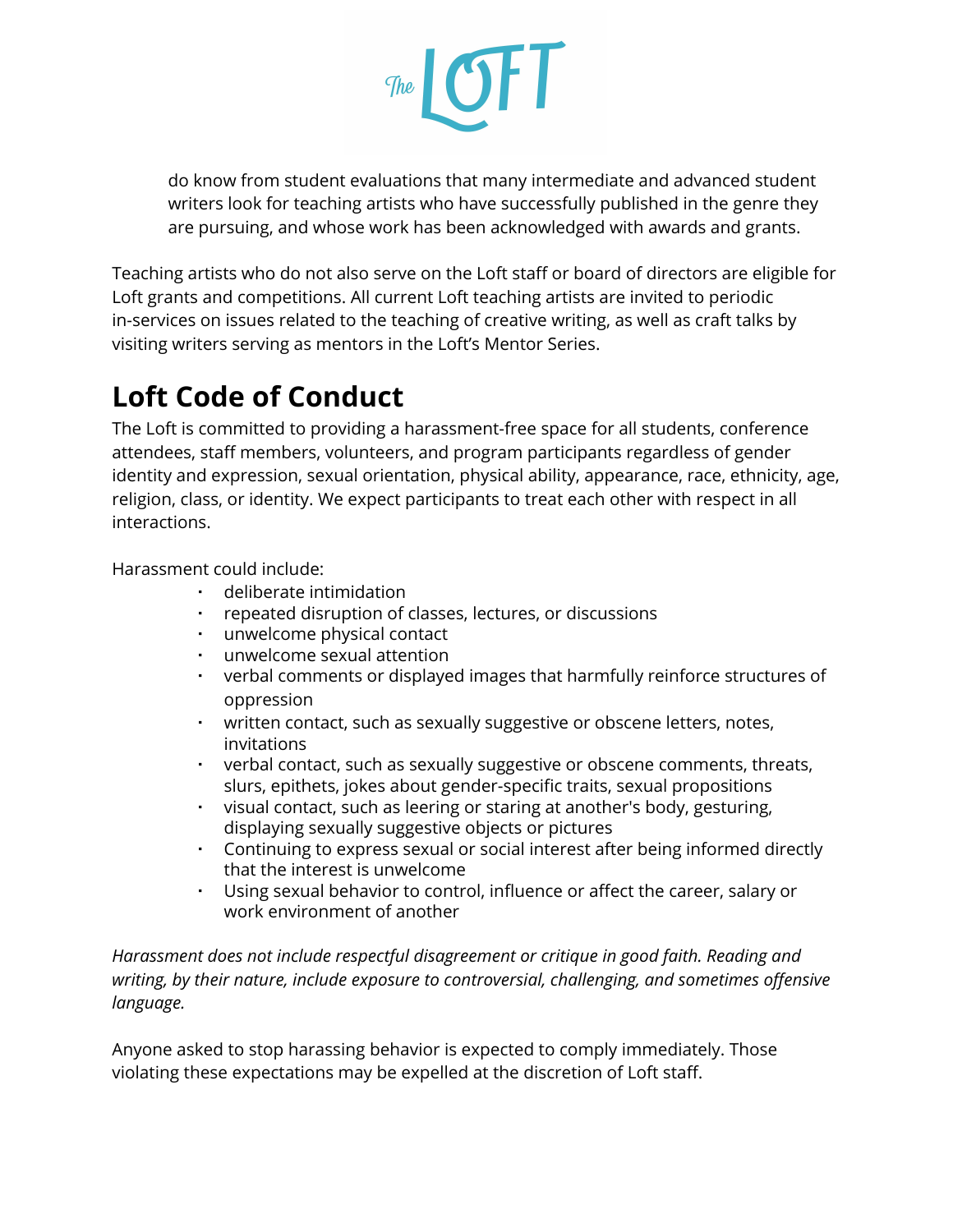

If you are experiencing harassing behavior, report it to a staff member or teaching artist as soon as possible. All incidents will be brought to the Loft's executive director. She will follow the Loft's harassment protocol which may include removing an offender from a program without a refund, reimbursement, or pay.

#### **Loft Harassment Protocol**

All complaints of sexual harassment and retaliation for reporting or participating in an investigation will be directed to the executive director either in writing or by requesting an individual interview. If the executive director is the subject of the complaint, the Chair of the Board of Directors must be notified. All complaints shall be handled as confidentially as possible. The complaints will be promptly reviewed and resolved.

When the ED receives a complaint she will take the following steps.

- 1. Interview people involved as well as any witnesses
- 2. Ask any employee/volunteer/program participant found to have violated this policy to immediately stop the offending behavior
- 3. Respect issues of confidentiality and due process
- 4. Follow appropriate disciplinary action including warnings, reprimands, suspension, discharge, removal from event without refund, reimbursement, or pay according to the findings of the complaint research
- 5. Involve the police when necessary or requested
- 6. If sexual harassment has occurred, hold the harasser legally liable for their actions under state or federal anti-discrimination laws or in separate legal actions

Any program participant/staff/volunteer/contractor bringing a sexual harassment complaint or assisting in investigating such a complaint will not be adversely affected in terms and conditions of employment, or discriminated against or discharged because of the complaint. Complaints of such retaliation will be promptly investigated.

### **Loft Teaching Artist/Student Grievances**

#### **If a Loft teaching artist has a grievance with a Loft student:**

If it is appropriate to do so, and the teaching artist feels comfortable, a grievance can be addressed directly with their student. Grievances appropriate for the teaching artist to address directly with their student can include (but are not limited to):

● Interpersonal conflicts or differences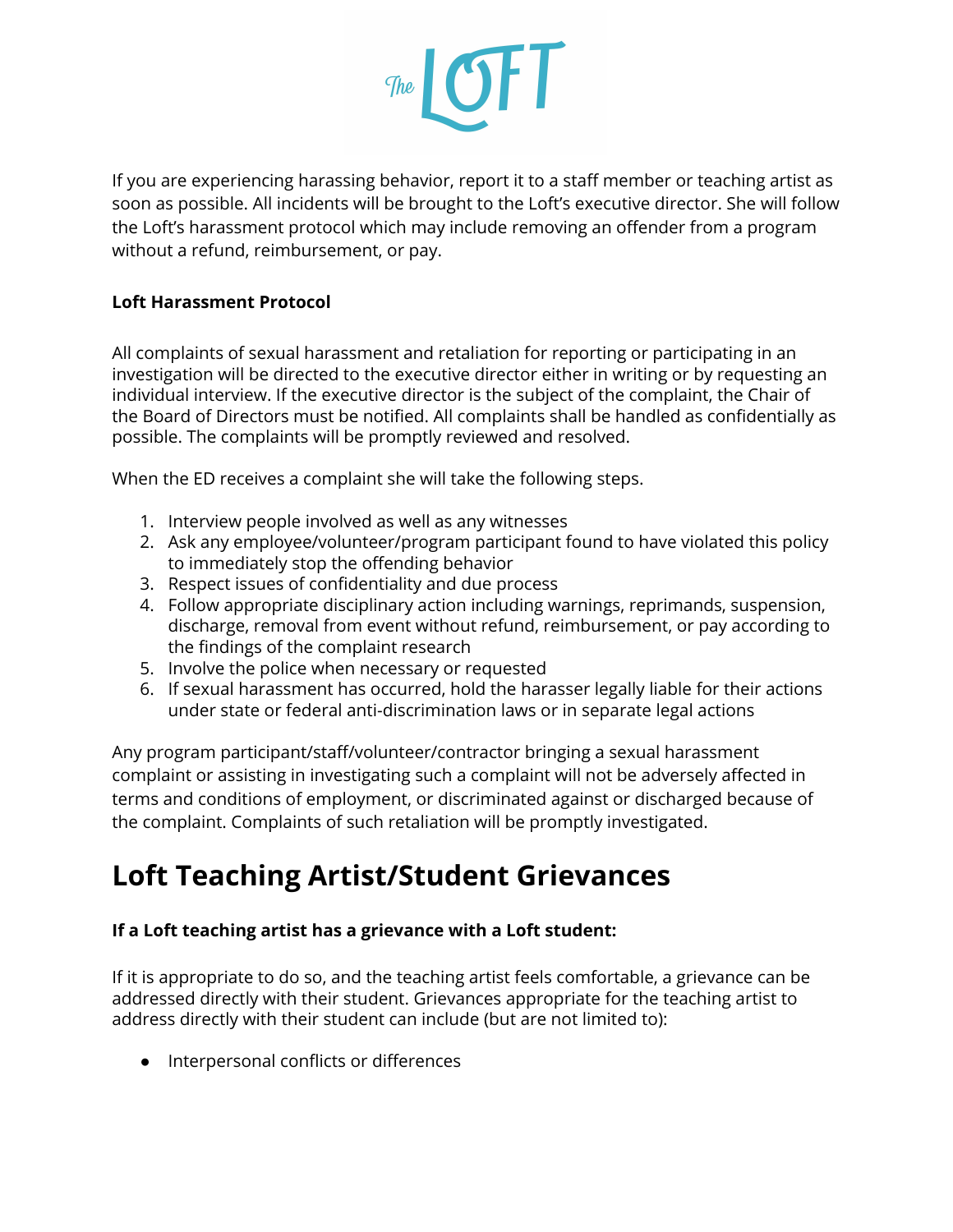

- Challenging classroom behavior, including the student monopolizing discussion time, the student being overbearing, or the student engaging in any behavior that affects the learning environment in a negative way for other students
- Lack of understanding in how to appropriately critique the work of fellow students
- Scents worn by the student that are too strong
- An inability to hear or understand the materials being shared by the student

More serious grievances that occur, such as discrimination, sexual harassment, unwanted attention (sexual or otherwise), verbal abuse, inappropriate behavior, inappropriate material brought to class, failure to engage with the material in an appropriate or respectful way, or anything else deemed more serious by the teaching artist, can be reported directly to the education director. An email is preferable, or a written account of what has transpired.

When a complaint is made, or when a teaching artist is seeking help from the education director in resolving conflict, s/he will:

- Interview people involved as well as any witnesses
- Ask any student found to have violated any policy to immediately stop the offending behavior
- Respect issues of confidentiality and due process
- Follow appropriate disciplinary action including warnings, reprimands, suspension, discharge, removal from class without refund, or reimbursement according to the findings of the complaint research

When a **formal grievance** about a student is received by the education director from a teaching artist, s/he will take the following steps. A formal grievance should be stated as such to the education director, preferably in writing via email, or through a direct request in conversation.

● Immediately inform the Loft's executive director, who then takes over the process to interview people involved as well as any witnesses.

#### **If a Loft student has a grievance with a Loft teaching artist:**

If it is appropriate to do so, and the student feels comfortable, a grievance can be addressed directly with the teaching artist. Grievances appropriate for the student to address directly with their teaching artist can include (but are not limited to):

- Interpersonal conflicts or differences
- A desire for more instruction on specific aspects of craft
- A desire for more time to write in class
- Frustration at falling behind on class topics
- More help understanding the materials presented
- An inability to hear or understand the materials being presented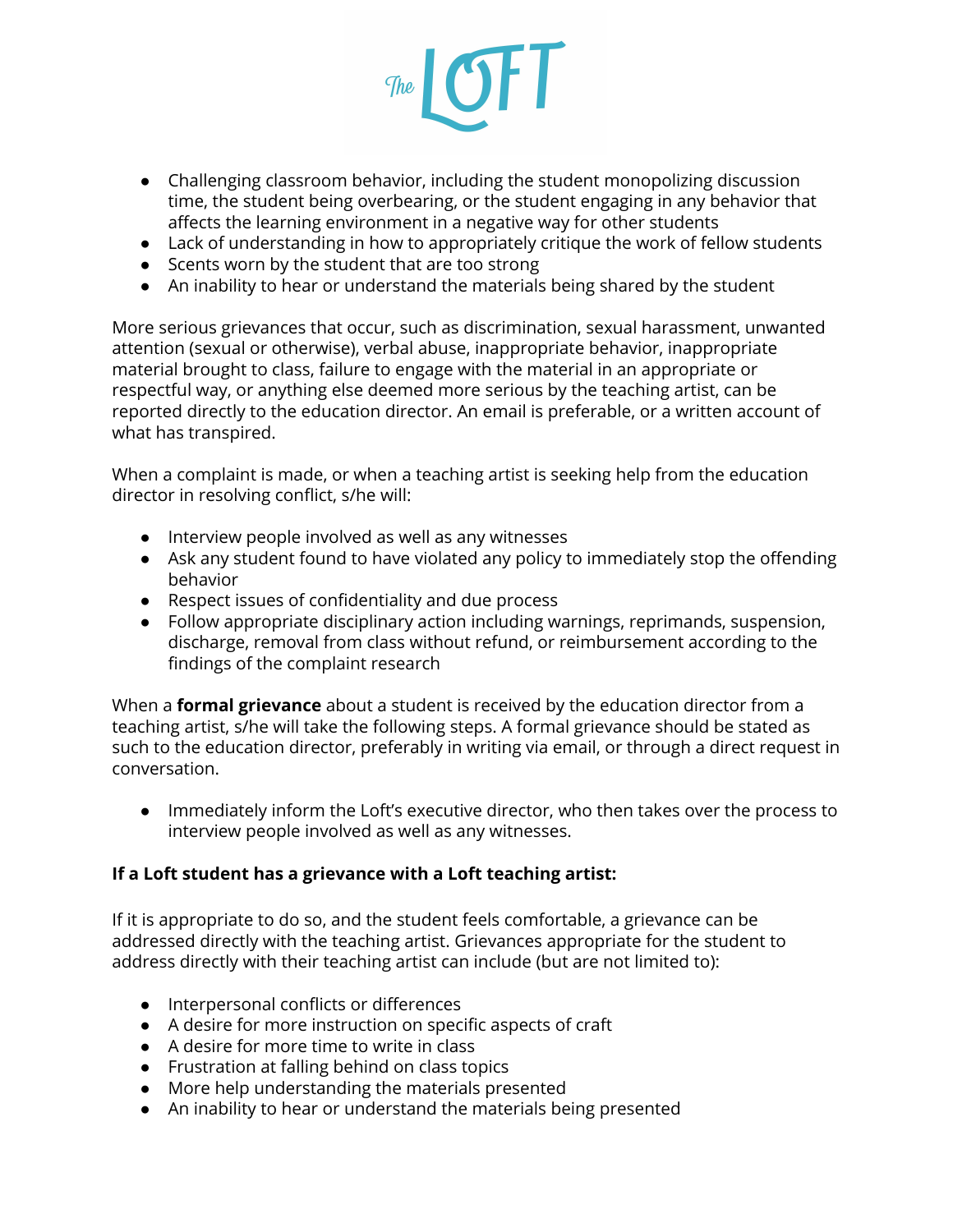

More serious grievances, such as discrimination, sexual harassment, unwanted attention (sexual or otherwise), verbal abuse, inappropriate behavior, inappropriate materials presented in class, failure to adequately teach the material, or anything else deemed more serious by the student, can be reported directly to the education director. Again, an email or another written account of what has transpired is preferable.

When a complaint is made, or when a student is seeking help from the education director in resolving conflict, s/he will:

- Interview people involved as well as any witnesses
- Ask any teaching artist found to have violated any policy to immediately stop the offending behavior
- Respect issues of confidentiality and due process
- Follow appropriate disciplinary action including warnings, reprimands, suspension, discharge, removal from class without refund, reimbursement, or pay according to the findings of the complaint research

When a **formal grievance** about a teaching artist is received by the education director from a student, s/he will take the following steps. A formal grievance should be stated as such to the education director, preferably in writing via email, or through a direct request in conversation.

● Immediately inform the Loft's executive director, who then takes over the process to interview people involved as well as any witnesses.

#### **If a Loft student has a grievance with a fellow Loft student:**

If it is appropriate to do so, and the student feels comfortable, a grievance can be addressed directly with their fellow student, with or without their teaching artist present. Grievances appropriate for the student to address directly with another student can include (but are not limited to):

- Interpersonal conflicts or differences
- Hurt feelings or concern arising from a writing critique or other interaction
- Scents worn by the student that are too strong
- An inability to hear or understand the materials being presented by the student
- Distractions caused by the student in class, including but not limited to activities as varied as eating in class, talking over other students, speaking too loudly or too softly, or other common and non-threatening behavior

More serious grievances that occur student to student, such as discrimination, sexual harassment, unwanted attention (sexual or otherwise), verbal abuse, inappropriate behavior, inappropriate material brought to class, failure to engage with the material in an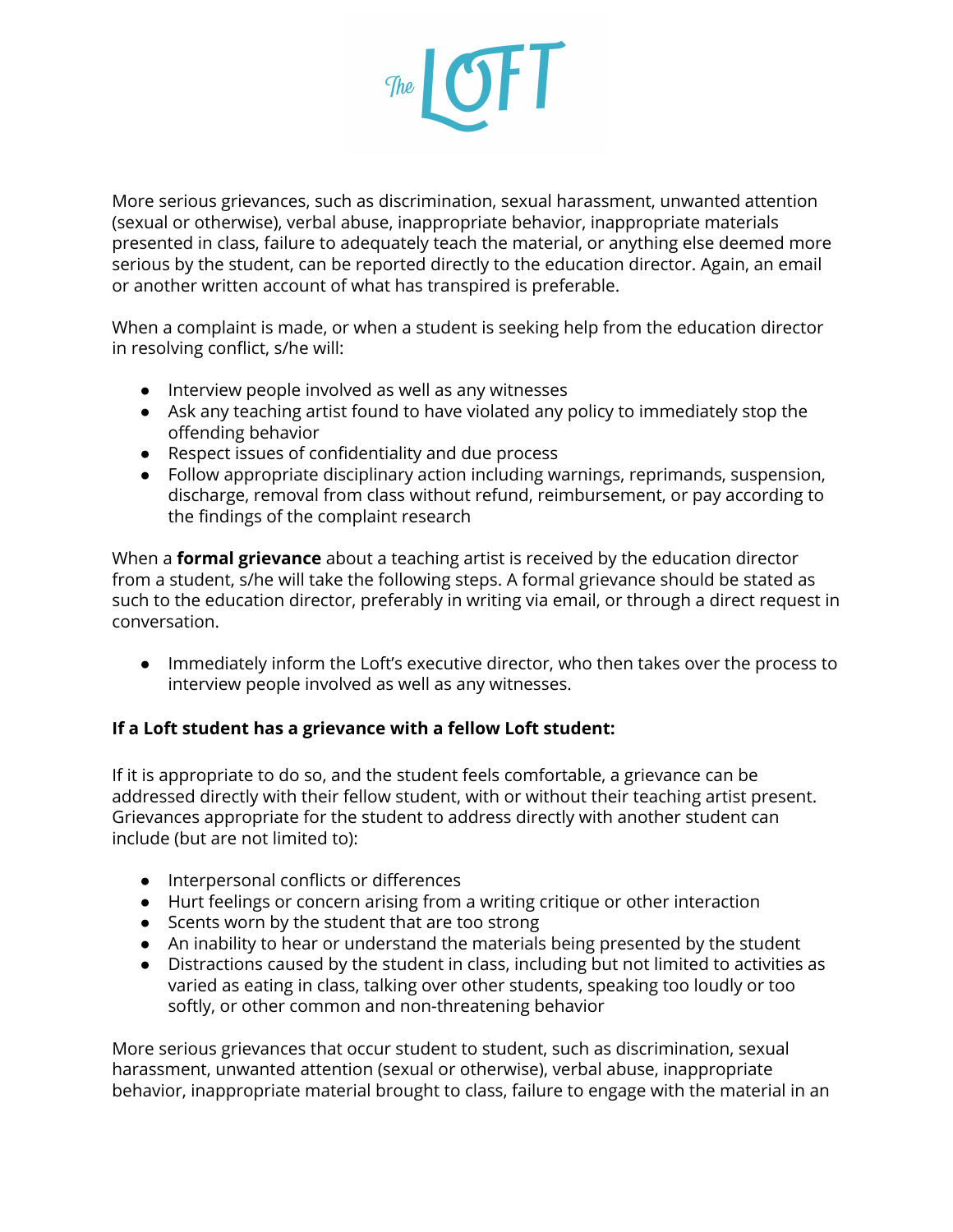

appropriate or respectful way, or anything else deemed more serious by the student, can be reported directly to the education director. An email or other written account of what has transpired is preferred.

When a complaint is made, or when a student is seeking help from the education director in resolving conflict, s/he will:

- Interview people involved as well as any witnesses
- Ask any student found to have violated any policy to immediately stop the offending behavior
- Respect issues of confidentiality and due process
- Follow appropriate disciplinary action including warnings, reprimands, suspension, discharge, removal from class without refund, reimbursement, or pay according to the findings of the complaint research

When a **formal grievance** about a student is received by the education director from a student, s/he will take the following steps. A formal grievance should be stated as such to the education director, preferably in writing via email, or through a direct request in conversation.

● Immediately inform the Loft's executive director, who then takes over the process to interview people involved as well as any witnesses.

## **Reference Guide and Policies for Loft Teaching Artists**

#### **About the Loft's Education Program**

Thousands of people of all ages, backgrounds and interests enroll at the Loft each year. Among our educational offerings:

- Classes for adults (at Open Book, Loft Around Town sites, and online)
- Classes for young writers, ages 6 17
- First Pages, free 90-minute creative writing labs for adults and young writers offered at libraries throughout the west metro through our partnership with Hennepin County Library
- Off-site residencies, called Bring the Loft to You, in which the Loft can send creative writers into schools, libraries, and organizations to offer writing classes in any genre
- Manuscript Critique & Coaching Program, where writers work online and in-depth with an experienced Teaching Artist to achieve their writing goals
- Writers' conferences offer writers one weekend of focused on a particular genre (e.g., Wordsmith)
- Our year long writing projects: Poetry-, Novel-, and Memoir Writing Projects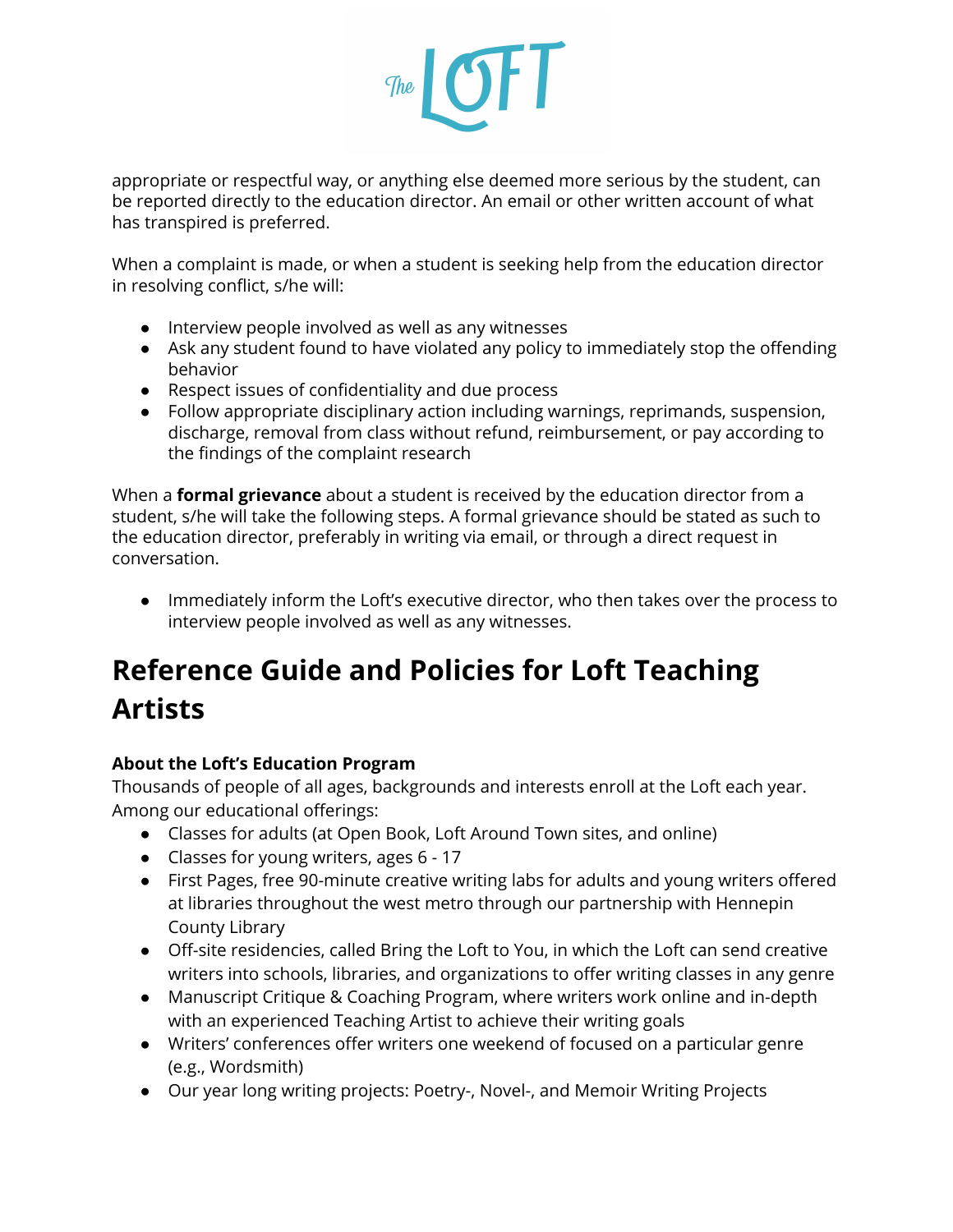

#### **About Loft Adult Students**

Expect a wide age range in adult classes – from young adults to senior citizens. Some students may be hobbyists with no interest in publication while others have published extensively and/or hope to be published. Adult students are largely working full-time or are retirees. Some will have very limited time to work on their writing outside the classroom, while others may have ample time. As an arts enrichment organization, our students do not receive grades or credit towards a degree.

Educational offerings for adults are tailored to writers at all levels of development, including:

- Absolute Beginners. These students are interested in writing, but may be reluctant to describe themselves as writers, and may view themselves as not ready to take a class. In addition to teaching the basics, making these students feel at home at the Loft is a priority.
- Beginners. These students are ready to take the leap into creative writing and are eager to learn the basics. Providing them with the fundamental building blocks of creative writing is a priority. Some may be reluctant to share work in a classroom setting, but may also crave some feedback on their writing.
- Intermediate. These students have learned the basics and want to take their writing to the next level. Students may be interested in improving earlier works or trying their hand at new works that build upon their understanding of the basics. Most want feedback on their writing.
- Advanced. These writers expect thorough and constructive review of their work, along with strategies for revision. Review of a writing sample may be required before enrolling.

#### **For the majority of classes, students self-select their level. Teaching Artists must be prepared for a variety of skill levels in open enrollment classes.**

#### **About Young Writers**

Young students include motivated writers who are passionate about their art, as well as reluctant readers and writers who may lack confidence in their abilities. Classes are offered by age-range, typically (but not exclusively):

- Ages 6-8
- Ages 9-11
- Ages 12-14
- Ages 13-17
- Ages 15-17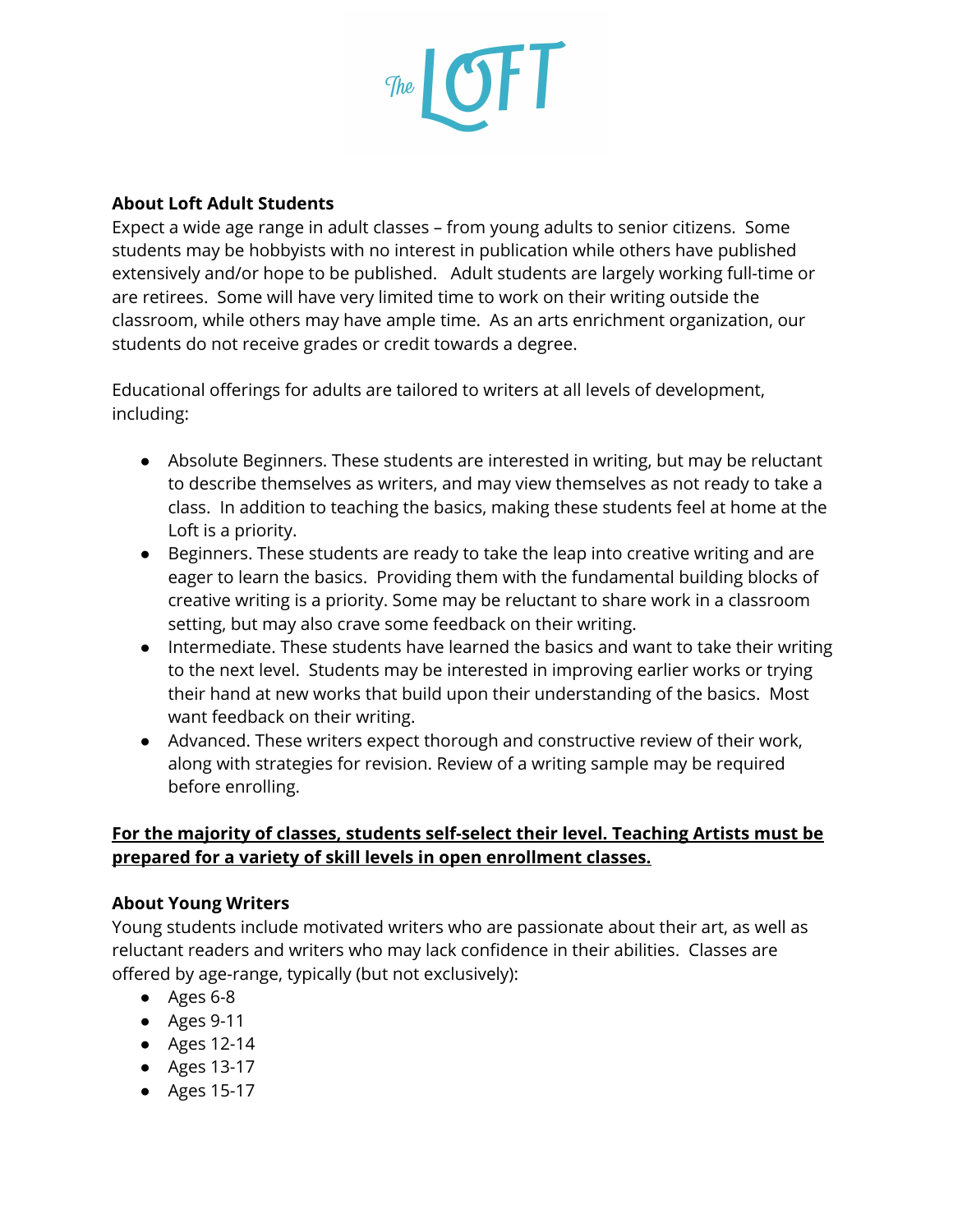

Teaching Artists tailor their content to the students' age and developmental level.

#### **Teaching at the Loft**

Teaching Artists play a key role in fulfilling our mission to advance the artistic development of writers, foster a thriving literary community, and inspire a passion for literature.

#### **Teaching Artists are Independent Contractors**

As an independent contractor, please note that the Loft does not make deductions from your compensation for taxes. We'll provide you with IRS Form 1099 at the beginning of each calendar year. You'll need to indemnify the Loft against adverse rulings by any taxing authority as a result of the consulting contract or in the event that you fail to qualify as an independent contractor for tax purposes.

#### **Online Teaching Opportunities - Zoom or WetInk**

#### **What is the Loft Looking for in an Online Teaching Artist**

Online teaching artists can live anywhere, and do not need to have online teaching experience (though it helps)!

#### **Submitting a Class Proposal**

Submissions are accepted online throughout the year. Feel free to contact the online education manager with ideas before writing a full proposal.

#### **Competition**

When you teach a class online for the Loft Literary Center, you agree to not teach similar online classes from the start date until six months following the end date of the class. This policy does not apply to any face-to-face versions you may teach or to online classes not related to the one(s) you are teaching for the Loft.

#### **Student Registration**

Registration is handled exclusively by Loft staff. Teaching Artists must direct any student questions regarding registration, transfers, and refunds to Loft staff. Loft staff will enroll students in your class and disseminate their login information and passwords when the class is ready to begin. Teaching Artists will be provided with a roster of registered students and will direct any persons who attend your first class meeting, but have not registered, to do so immediately at the Loft.

#### **Course Cancellation Due to Low Enrollment**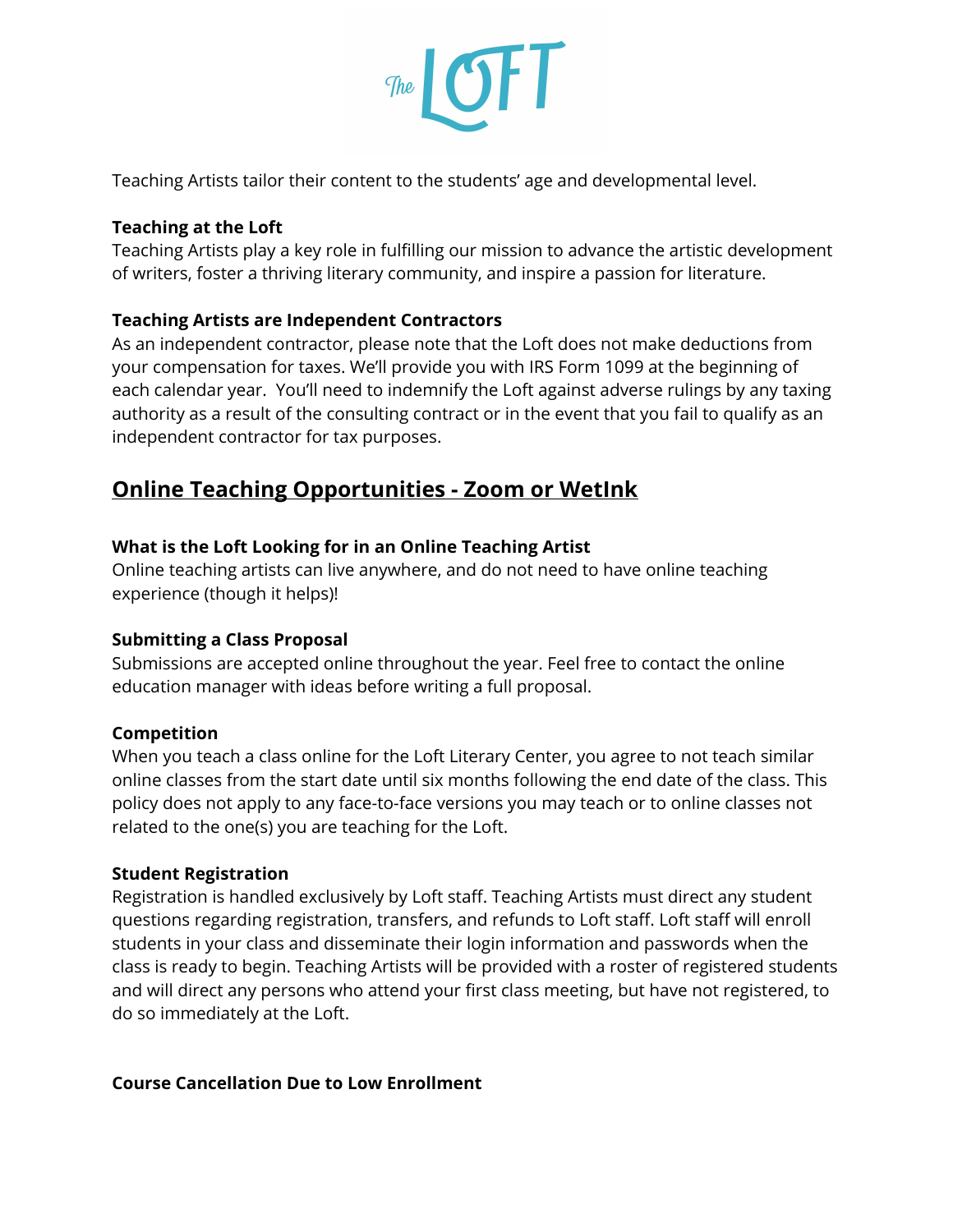

If the minimum enrollment is not achieved, the class is canceled, typically five business days before the first scheduled class meeting. To help avoid this scenario, please promote your class on your website, to your mailing list, and other networks.

#### **Working Online**

The Loft uses Zoom and Google Classroom for Online - Live classes, which have live, real time meetings each week; WetInk for asynchronous (Flex schedule) classes that have no live meeting components. We've prepared training documentation for teaching artists new to using this technology; learning needs to be fairly self directed, but links to free training videos are provided, and Loft staff is available for questions.

When teaching online, please ensure you have a working computer or laptop with up to date software (needed to download Zoom), camera, speaker, and microphone features, a gmail account (free) if you're planning to use Google Classroom to enhance learning, and at least a working knowledge of basic computer skills, Zoom, Google Classroom, or WetInk. You may call the education office at 612-379-8999 or email the education director [\(jdodgson@loft.org\)](mailto:jdodgson@loft.org) to request the training materials before submitting a class proposal if that is helpful.

#### **Expectations for Online Teachers**

There is an expectation that each online teaching artist will:

- 1. In addition to leading the live meeting each week (unless it's an asynchronous class in Wet Ink), be a real and visible presence every week, posting regular links, comments, PDF's, assignments, etc in Google Classroom (if you choose to use it), responding to discussion posts, and sharing his or her experience with students.
- 2. Provide ample opportunities for students to interact with one another within the Zoom classroom. You may use the small group function, or simply make time to ensure discussion and interaction happens during your live Zoom meetings, rather than using 100% of the time to lecture.

In short, it is our belief that a high-quality class experience results from a strong sense of community and reciprocity, whether those classes are face to face or online. During the class you should plan on spending two hours a week interacting with students in live chats and/or asynchronous forums (Google Classroom or WetInk).

Please keep in mind that class preparation is also a large part of all classes, whether live online Zoom based or in-person classes, or asynchronous/WetInk.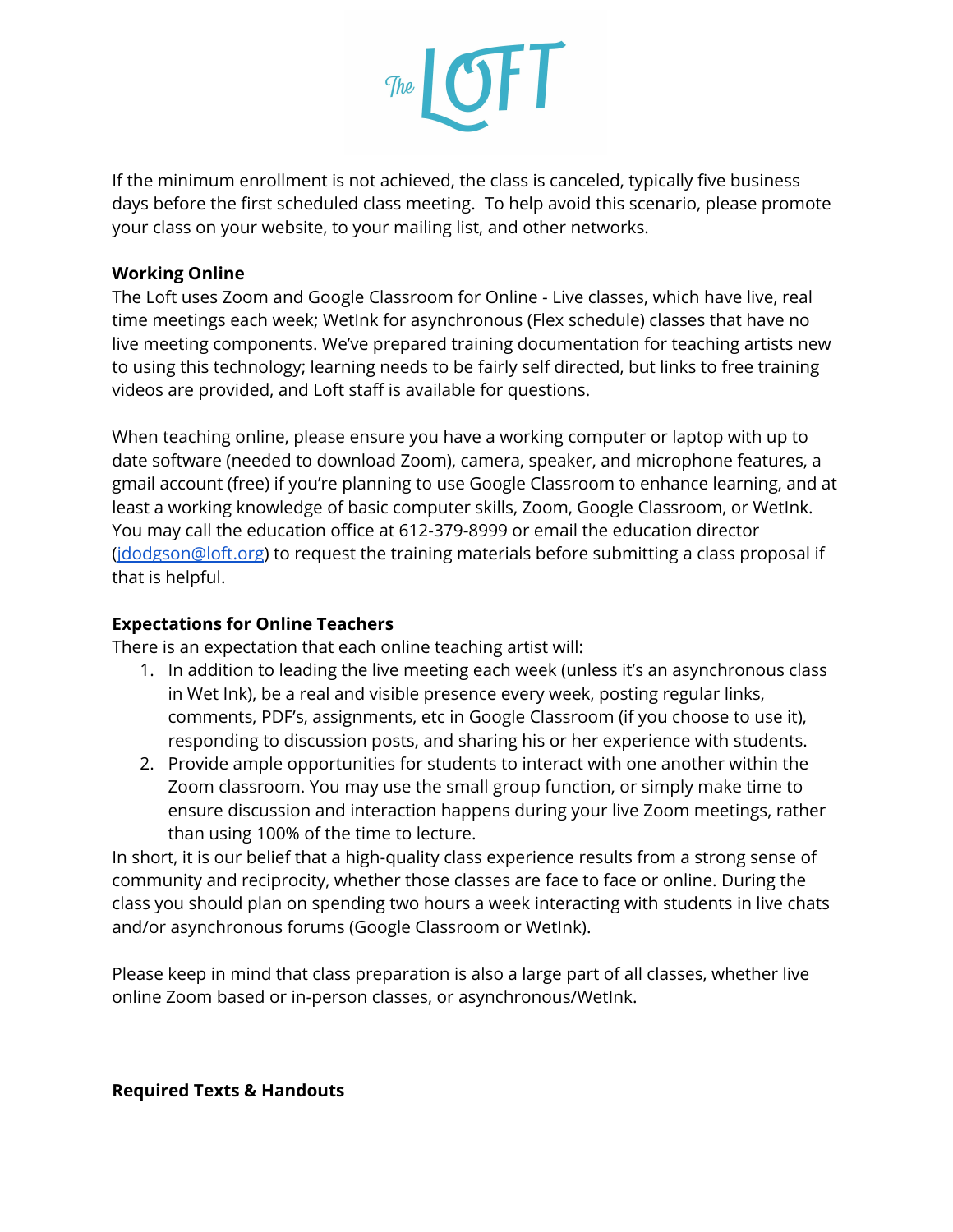

You may not require students to purchase books you have written. Required texts should be few in number and readily available online, in bookstores, and in libraries. You may link to external resources or upload files for students to read online. Remember, the Loft is NOT an academic institution, but a community arts organization.

#### **Challenging Students**

Online teaching artists should take the same approach in dealing with challenging students:

Take time to manage challenging students as soon as possible, before the challenging behavior has a chance to take root and affect other students. Consider contacting a student privately (via email or chat) to guide their behavior in a way that is more constructive for the class as a whole. If the student posts disruptive or inflammatory posts in the online class website, contact the online education manager before deleting content or suspending students.If the student continues to behave in a disrespectful or disruptive manner in a Zoom classroom, online chat, or in a physical classroom space, or posts inflammatory or offensive posts online or sends it via email, contact the education director for help before dealing directly with the student further.

#### **Supervision and Performance Review**

Loft Education Staff may enter your class website to evaluate the class or to help students with technological issues.

#### **Student Privacy**

Loft teaching artists are expected to respect the privacy of their online students. This includes sharing names and contact information (including email addresses) of any participant with anyone without express permission, and re-posting of discussions, chats, or creative writing by any student without permission. This also includes sharing access to the class website with anyone who is not registered, though you may work with Loft education staff to make short-term access available to a guest who helps to attain the goals of the class (e.g., an author or editor may do a Q&A with your students). Teaching artists should also keep students mindful and respectful of one another's privacy.

#### **Copyright Policy**

Loft teaching artists are expected to understand and comply with laws regarding the use of copyright-protected material in their classes. For example, you should not make digital copies of entire texts and share with your class for free, though you may copy short excerpts and provide with attribution. When possible, you are encouraged to link to stories and articles instead of posting directly to your website.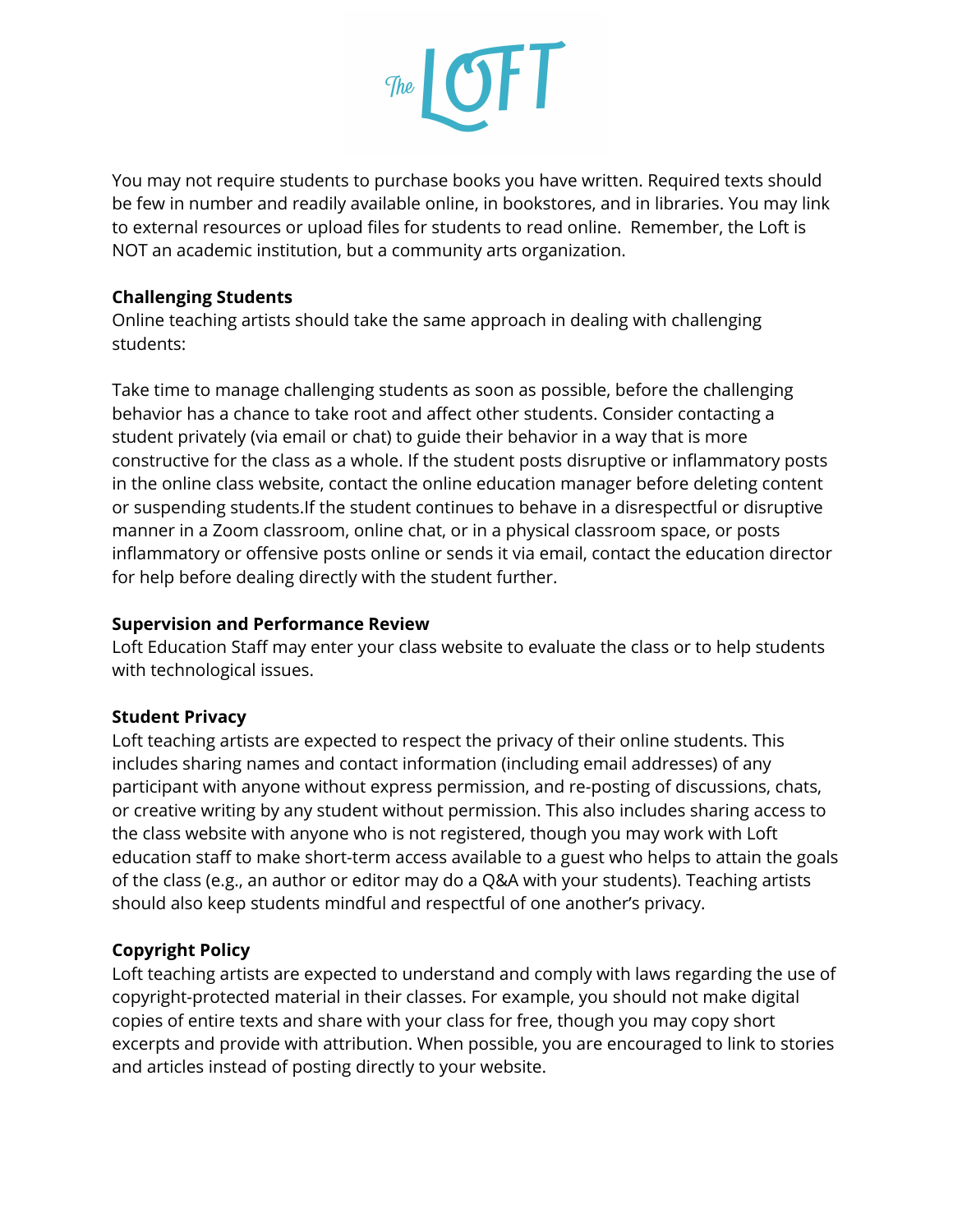

#### **Policy on Controlled Substances**

The policy on controlled substances also applies to teaching artists who are interacting with students online.

#### **Teaching Opportunities in the Loft's Young Writers' Program**

Writers, teachers and artists who are enthusiastic about nurturing the creative writing life of young people ages 6-17 are invited to submit class proposals to the Loft's Young Writers' Program associate, Brianna Low, at below@loft.org. The proposal period for summer youth is generally October 1- December 1 of each year; exact dates are posted on the "About/Work with Us" page of the Loft's website each fall.

The summer session (4-5 weeks in July) is the biggest term of the year for children and teens, with the most classes offered, and therefore the most opportunity for teaching. Classes generally are not scheduled during the month of September in the fall term or during the months of January and February in the winter term. Fall and spring terms are typically curated by the program coordinator, and culled from classes that have done well during the summer term, though if you are interested in teaching a youth class in non-summer months, please do propose a class.

The general range of classes scheduled is listed below, but if you feel your class warrants a different time frame, put it on your proposal and it will be considered.

- One Week Classes (Mon-Fri) in the summer
- Single or Double Session Classes (Saturdays only, fall and winter/spring, NO SATURDAY classes in the summer)

For summer classes, each class is 3 hours and takes place for one week, Monday-Friday, either:

- 9 a.m.-Noon
- $\bullet$  1-4 p.m.

For fall and spring classes, each class is a single session, half day Saturday option, either:

- 9 a.m.-Noon
- $\bullet$  1-4 p.m.

Most Loft policies for adult education apply to the Young Writers' Program as well (teaching artist pay rate, cancellation of class due to low enrollment policy, etc.), but there are many exceptions and additions meant to serve the different needs of a youth population. For more information, or if you have questions, please consult the youth RFP, available on the Loft's website during the proposal period, or contact the program coordinator (below@loft.org) to receive a copy.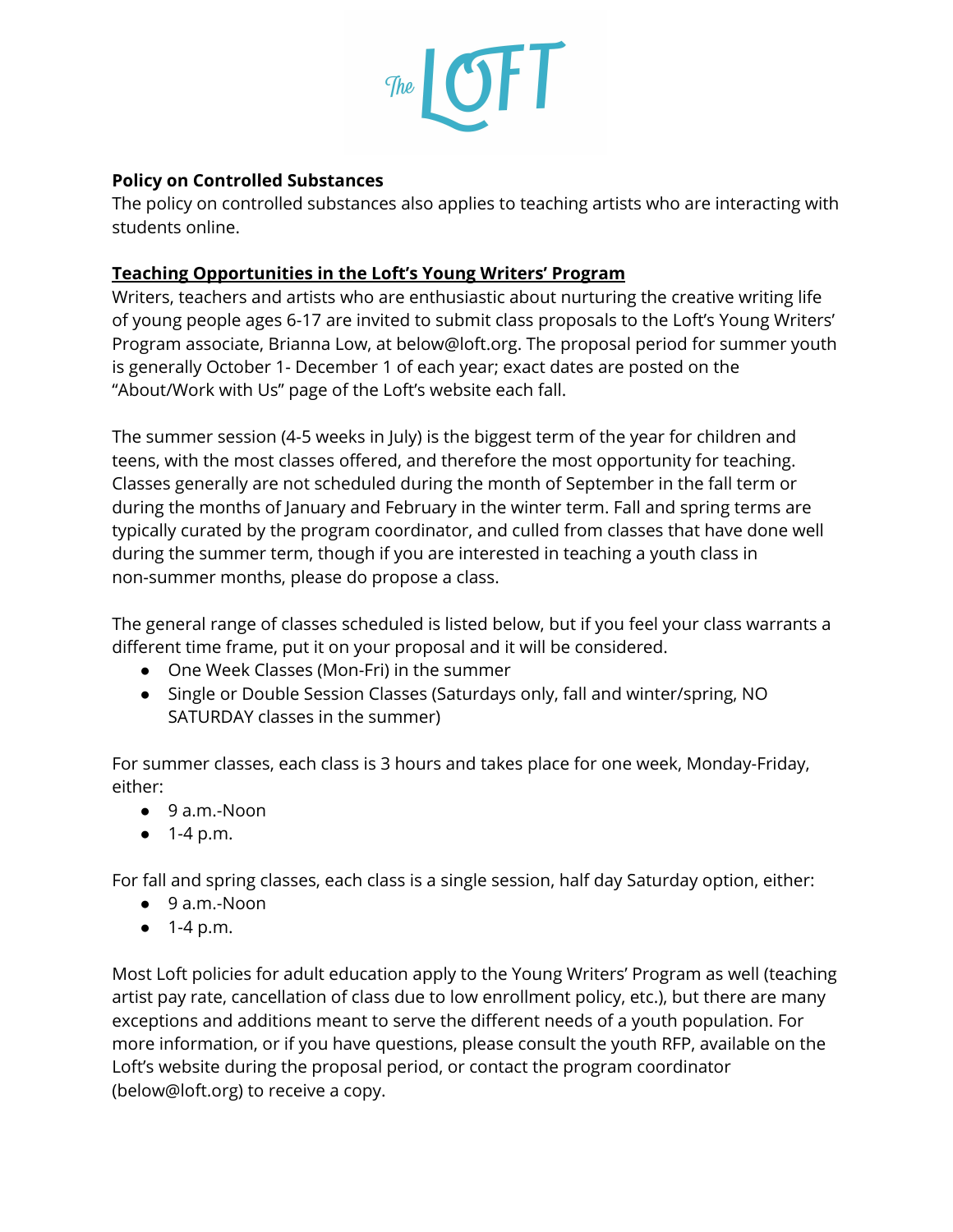

#### **Teaching Artist Compensation**

#### **Classes**

In-Person and Online, Zoom based (live meeting) Classes: you'll be paid \$6.50 per student per contact hour based on enrollment for your second class meeting (students may drop the class during the first week). See page one of this reference guide for more detailed information.

A note about payment for Online Classes that are Asynchronous using Wet Ink (no live meetings): You'll be paid \$13 per student per week of class based on enrollment for your second week of class (students may drop the class during the first week). Asynchronous classes are considered equivalent to live classes with two-hour meetings each week.

For both In-Person and Online classes: You'll receive total payment after class completion for single- and double-session classes and classes of six weeks or less. In general, 2 payments are made for classes of eight weeks or more.

#### **Other Education Programs**

First Pages: \$150 for a 90-minute First Pages session.

Bring the Loft to You/Contracted Classes and Residencies: Compensation may vary by contract.

Writers' Conferences: Compensation may vary, depending upon whether the conference is supported by a grant, sponsorship, or by tuition alone.

#### **Teaching Artist Enrichment Opportunities**

As independent contractors, Teaching Artists who are not members of the Loft Board of Directors or staff are eligible for Loft grants and competitions (eligibility guidelines vary by program), including:

- McKnight Artists Fellowships for Writers.
- Minnesota Emerging Writers' Grant.
- Mentor Series in Poetry and Creative Prose.

● Spoken Word Immersion Fellowship for artists of color and Indigenous artists. Loft Teaching Artists are eligible for:

- The Loft Excellence in Teaching Fellowship. Fellows receive 1 week at the Madeline Island School for the Arts to work on a writing project of their choice.
- A 60% discount on Loft classes; call the education office to register (612-379-8999); please see the paragraph further above for more detailed information.

#### **Teaching Artist Supervision and Performance Review**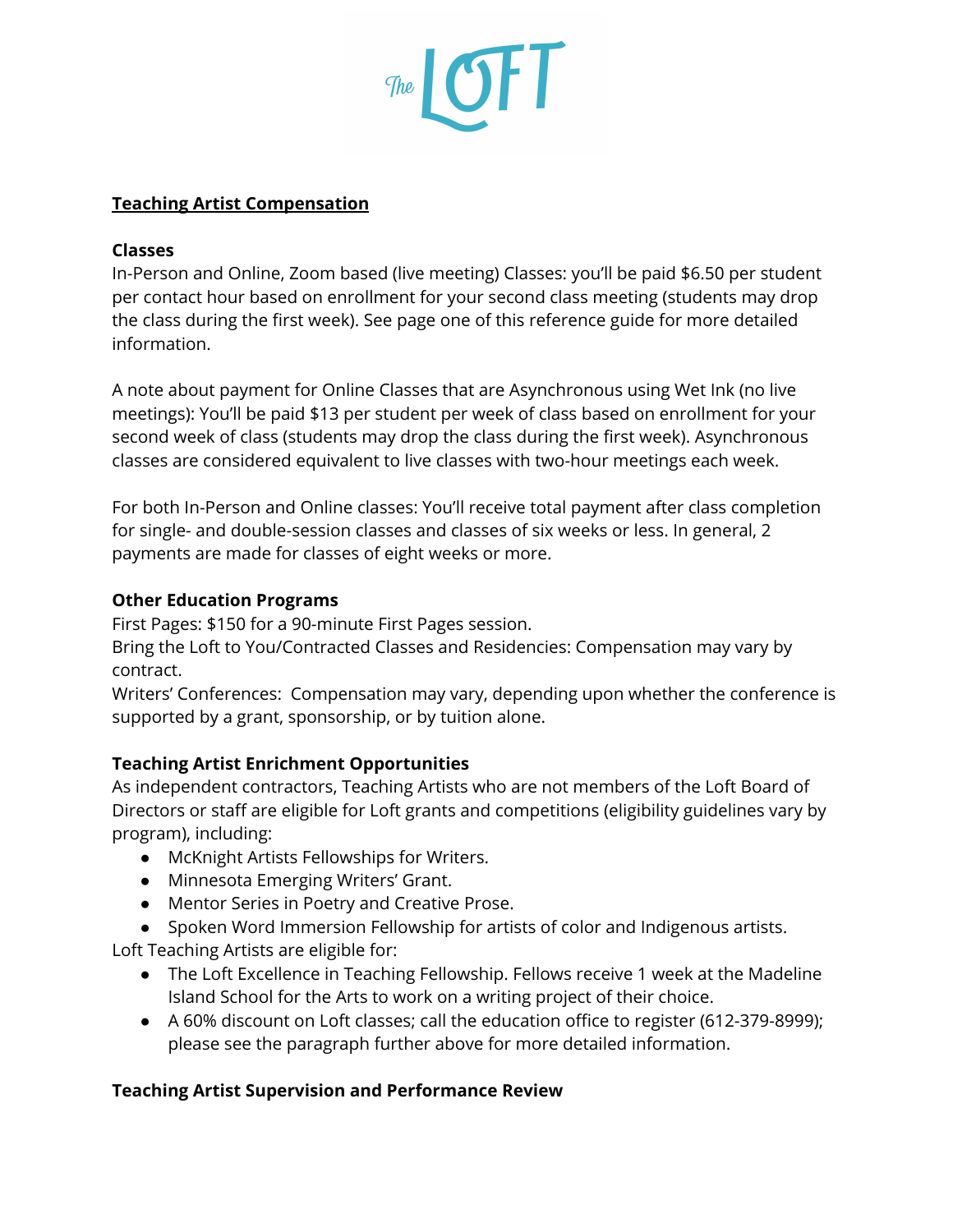

As an independent contractor, you truly are working independently within the parameters of your teaching contract. Our main performance review tool is student evaluations, which we also send to you. It's a good idea to survey your students mid-way through the course in order to build upon what students feel are the most helpful elements of the course, and to proactively address any concerns students may raise.

If you're teaching at the Loft for the first time, a member of the Education Team may attend your first class meeting to provide assistance, support, and encouragement.

#### **Marketing Your Class**

What We Do:

- Mail postcards about class sessions to more than 8000 homes.
- Host tables at events throughout the year to promote classes and conferences.
- Issue the Loft e-newsletter to more than 16,000 recipients twice a month.
- Continually update and refresh our website, which attracts 20,000 unique visitors each month. Our blog receives over 9,000 page views per month.
- Promote themes and classes via social media (Facebook, Twitter, Instagram)
- Advertise in local publications (all classes) and select national publications (online classes).
- Advertise via digital networks such as Star Tribune Ad Advantage, Google Ads, Facebook.
- Work with Bellmont Partners (PR firm) to pitch earned/traditional media stories about Loft offerings

We Consider Loft Teaching Artists as Partners in Our Marketing and Outreach for Classes; We Can Always Use Your Help with the Following:

- Take advantage of social media networks to promote your class.
- Post news of your class on your website.
- Promote your class to your email lists.
- Submit ideas for our blog to Savannah Brooks at sbrooks@loft.org.
- If you have a good news story to pitch, we'll reach out to local media and try to promote classes as part of that pitch. Share your ideas with Rachel Yang at ryang@loft.org.

#### **A note about changes to class titles and descriptions, at the Loft's discretion**

The Loft works very hard to ensure our classes run every term, rather than cancel due to low enrollment. This work includes the many things we do every day from a marketing and communications perspective (social media, promotions, and many other things, all listed in the Quick Reference Guide for Teaching Artists), as well as our close attention to details around how class content is communicated to and received by students. There are several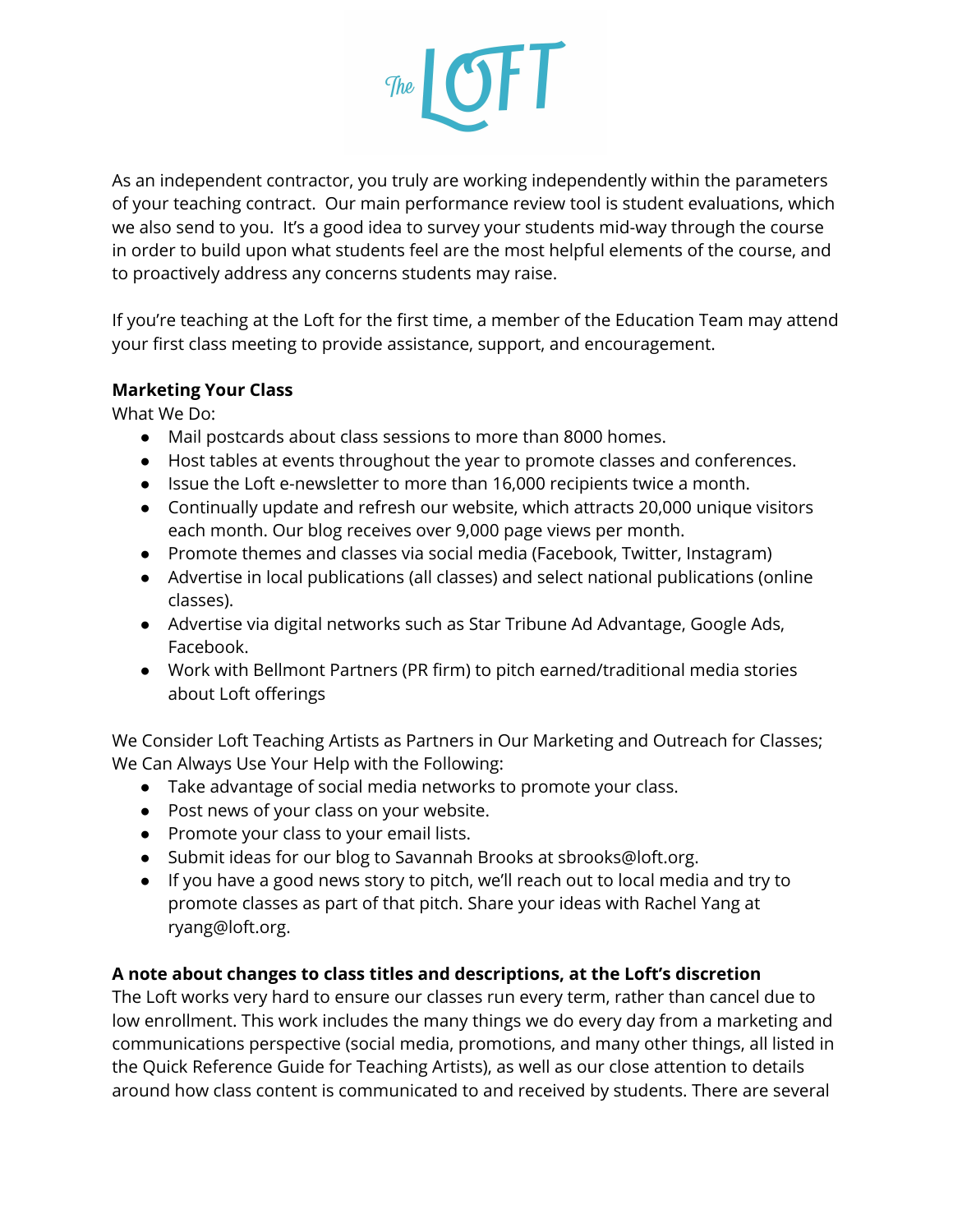# $\mathcal{F}_{\text{free}}$  of  $\blacksquare$

key things that we know from experience about titles and descriptions. Class titles that either need extra explanation or titles that aren't as active and student-centered in their appeal tend to do far worse in terms of enrollment and cancellation. We know that students read and skim class titles, so a title needs to convey a sense of them actively engaged with their work.

In order to be successful, a class needs to be active, participatory, and able to engage curious minds. It makes sense, then, that class titles and descriptions convey this sense of active participation, so that someone who was skimming along reading titles and wanted a more active experience (our students do for the most part) might actually look down to the description. People generally read the titles and skim the descriptions, if they read them at all, so it is generally our class titles that need to do the work of getting the attention of readers right off the bat.

If the Loft team that puts together a class term (Education and Marketing/Communications) doesn't feel a class title or description aptly achieves these goals, we will work to tweak, change, and edit them, using your full descriptions as a guide. We ultimately only have a few days to edit and prepare about a hundred class titles for publication, so we don't have time to consult with every teaching artist before making these changes. While our team is sorry in advance if you don't agree with any changes or the reasons behind them, we hope you'll acknowledge the hard work that goes into ensuring that every class put on the schedule is a success, and understand our reasons for sometimes needing to make changes to class titles and descriptions. If not, our team understands your need to reconsider submitting a class proposal at this time.

| Jennifer Dodgson      | Chris Jones                              |
|-----------------------|------------------------------------------|
| Director of Education | Director of Marketing and Communications |

#### **Location & Parking**

The Loft is located in the Open Book building, 1011 Washington Avenue South, Minneapolis, MN 55415. Exit Interstate 35W at Washington Avenue. From Saint Paul, exit Interstate 94 at 5th Street. From the northwest, exit Interstate 94 at 4th Street. Free parking is available in the Open Book parking lot, but it is often difficult to find a spot. Parking is also available at local lots and ramps and at parking meters near Open Book.

#### **Loft Classrooms & Equipment**

#### **Equipment Availability**

Assistive Listening All classrooms at Open Book.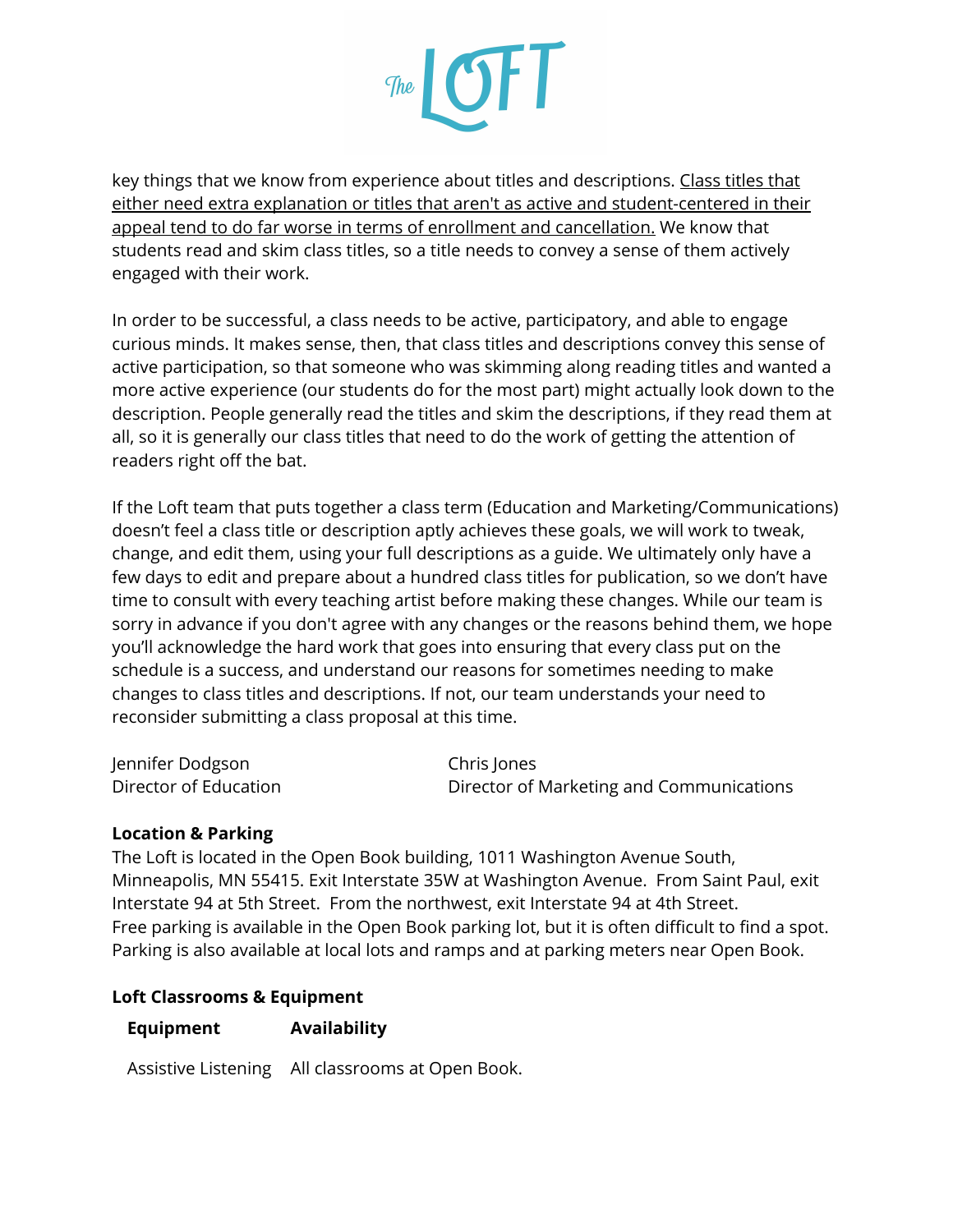

| Clock                          | All classrooms at Open Book.                                                                                                                                                                                                                                                                                                                             |
|--------------------------------|----------------------------------------------------------------------------------------------------------------------------------------------------------------------------------------------------------------------------------------------------------------------------------------------------------------------------------------------------------|
| Dry-Erase Board                | All classrooms at Open Book.                                                                                                                                                                                                                                                                                                                             |
| Flip Chart &<br><b>Markers</b> | Available upon request for Open Book classrooms and off-site<br>classes.                                                                                                                                                                                                                                                                                 |
| <b>LCD Displays</b>            | Available in all 5 classrooms at Open Book. If your assigned<br>classroom does not have an installed display, the Loft may be able<br>to provide a laptop projector. If you plan on using a Macbook or<br>mobile device with these technologies, please bring your own<br>dongle as necessary. Please test compatibility prior to your class<br>meeting. |
| Outlets                        | A limited number are in each Open Book classroom. Please<br>encourage students to fully charge their laptops before class.                                                                                                                                                                                                                               |
| <b>Wireless</b><br>Connection  | All Open Book classrooms are WiFi-equipped. Connect to the Open<br>Book network by entering the password: openbook.                                                                                                                                                                                                                                      |

PLEASE NOTE: Open Book classrooms are not equipped with phones. You may wish to bring your cell phone to class for use in case of an emergency. A security officer is also on duty week day evenings and Saturdays.

Please let us know about classroom issues (temperature, noise, equipment, cleanliness). If you are teaching off-site: We'll let you know about the equipment and resources available.

#### **Policies to Be Aware Of**

**The Loft reserves the right to refuse registration and/or remove a student from any class, conference, reading, or event for any reason, with or without a full or partial refund, including for (but not limited to) disruptive, inappropriate, or disrespectful behavior towards a teaching artist, Loft or Open Book staff, or a fellow student.**

**Please do not remove a student, or request that staff remove a student, from your class without first contacting the program manager or the education director to discuss the issue.**

**Class Texts & Handouts**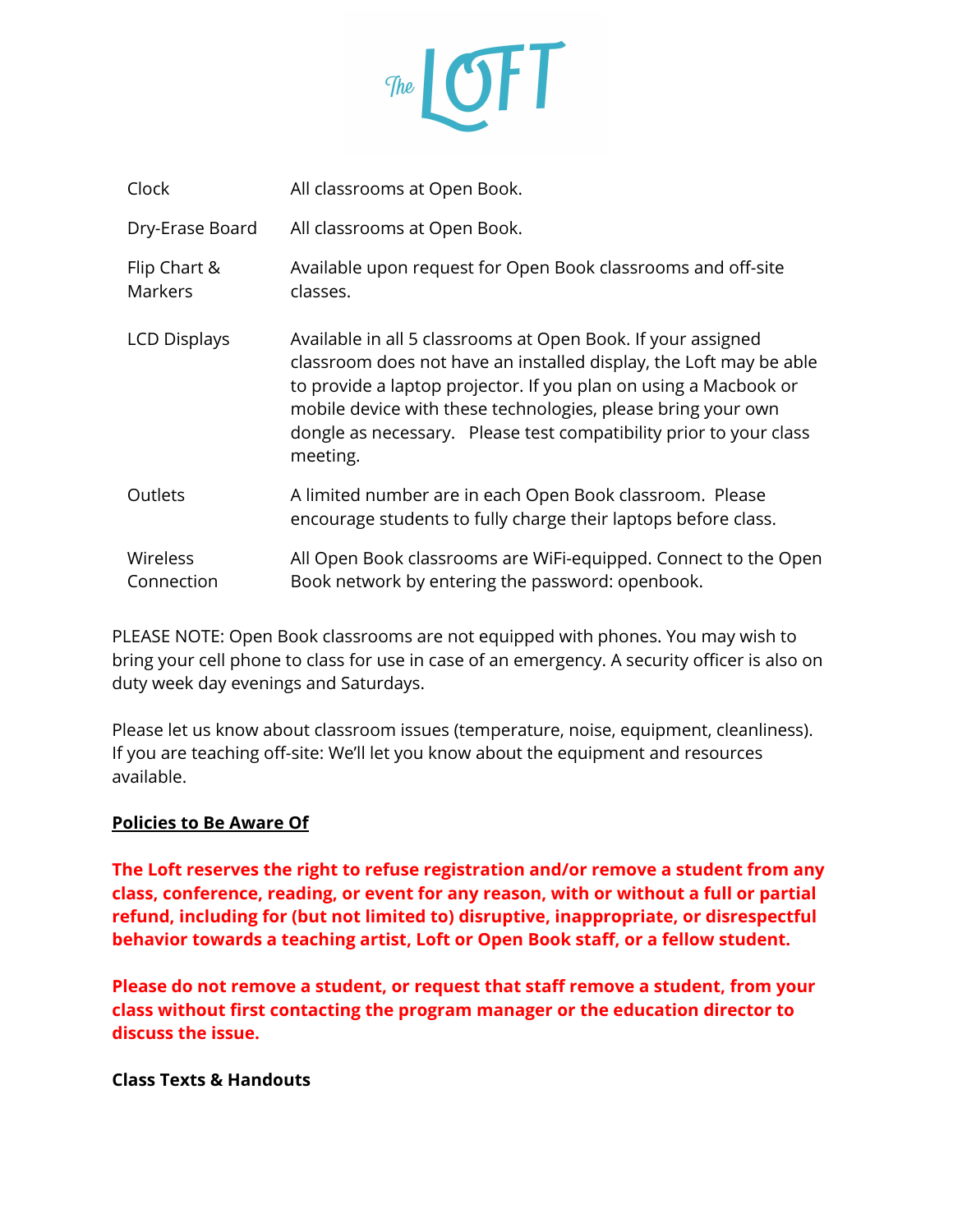

Please make sure your required texts are readily available online, in bookstores, and in libraries. College textbooks are often too expensive for Loft students and may not be a good fit for enrichment classes. When you select texts, please keep in mind that some students may have limited time available for readings and assignments outside the classroom.

Often Teaching Artists prefer distributing hand-outs in class versus requiring students to acquire their own copies of books. Copy fees for hand-outs are not included in tuition; students pay you directly during class. Please be sure to bring enough hand-outs for your students. Emergency copies may be made at the Loft for 10 cents per copy. Please also consider keeping things digital - provide links to readings, PDF's, google docs, etc - in order to save trees and minimize cost for everyone.

You may not require students to purchase books you have written unless your book is an instructional text on the content you'll be teaching. Please let us know when you propose your class that you want to assign an instructional text that you have written.

Feel free to use your own work to illustrate a lesson, but please do not use class time to promote sales of your books, and don't sell your books to students during class.

#### **Controlled Substances**

Alcohol and other drugs are prohibited.

#### **Class Cancellation Due to Low Enrollment**

If five or six students are enrolled, you may choose to teach the class (please be aware that there may be additional drops prior to your second class meeting). If less than five-six students are enrolled, the class is canceled, typically 3-5 business days before the first scheduled class meeting, and no payment for teaching is issued.

#### **Class Cancellation Due to Weather**

……….are very rare. The Loft follows the lead of surrounding universities (Metro State, University of Minnesota) regarding class cancellations due to weather. If concerned, please call us at 612-379-8999. We'll announce cancellations via an email, on our website, and on our phone line. Though we appreciate you making every effort to teach your class, the Loft would never force you to teach if you feel unsafe driving in; please express that concern to education staff and if we're open for classes but you're concerned about road safety, we can cancel the class and notify your students. However, we rarely, if ever, reschedule due to weather cancellations.

#### **Class Cancellation by Teaching Artist**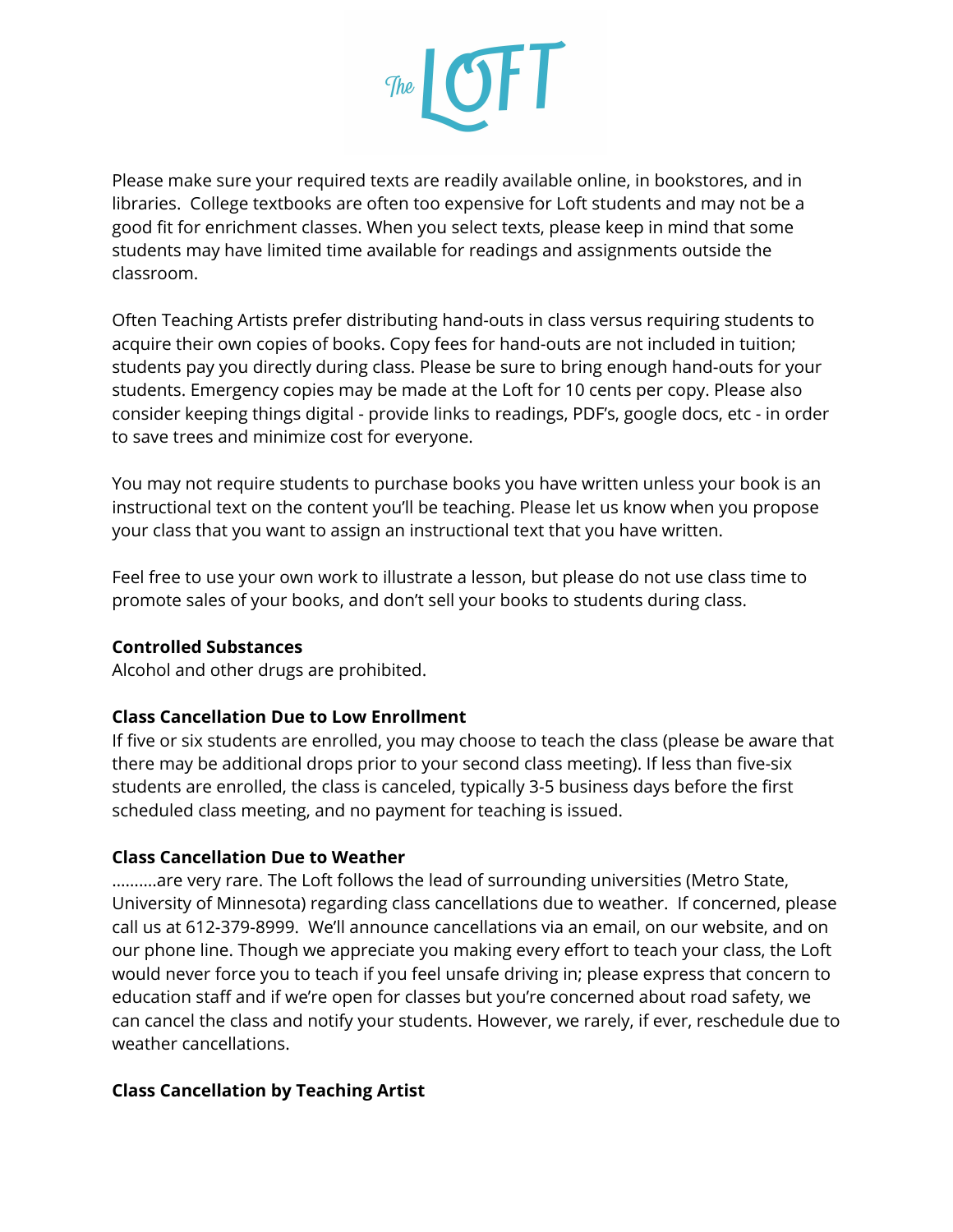

Please contact us if you will miss a class due to illness or emergency. We'll inform your students and work with you to schedule a make-up class.

Please do not arrange for a substitute to teach your class without consulting Loft staff. If you cancel a scheduled class you have agreed to teach or fail to show-up for your class, you will be ineligible to teach at the Loft in the future.

#### **Criminal Background Check**

We conduct a criminal background check on anyone who will work with minors or vulnerable adults.

#### **Promotion of Non-Loft Programs and Services**

Many Teaching Artists also offer private services, and many teach at other organizations. We're happy to include your website address in your Teaching Artist bio. Feel free to respond to student inquiries about your services and other classes, but please do not use class time to promote your services, books, or classes you teach privately or at other organizations.

#### **Sexual Harassment**

Prohibited sexual harassment includes unsolicited and unwelcome contact (physical, verbal, and written communications) that has sexual overtones. Please see the Loft's code of conduct policy earlier in this guide for more details.

#### **Student Registration**

We manage all aspects of student registration. Please direct any questions regarding registration to Loft staff, and we'll take care of it. You'll be provided with a student roster. Please direct any persons who do not appear on your roster to the education office so we may register them.

#### **Teaching Suggestions and Ideas from Staff and Your Fellow Teaching Artists**

#### **Challenging Students**

You'll find that students are motivated, respectful, and occasionally a bit shy. At times, however, one student may dominate the class discussion or provide unconstructive feedback to other students. If possible, talk to the student privately, letting him or her know that you need their help to encourage other students to participate in discussions and/or to encourage students with constructive feedback. During class, let the student know you'd like to hear from other students. Ask all students to take a turn at being the first to respond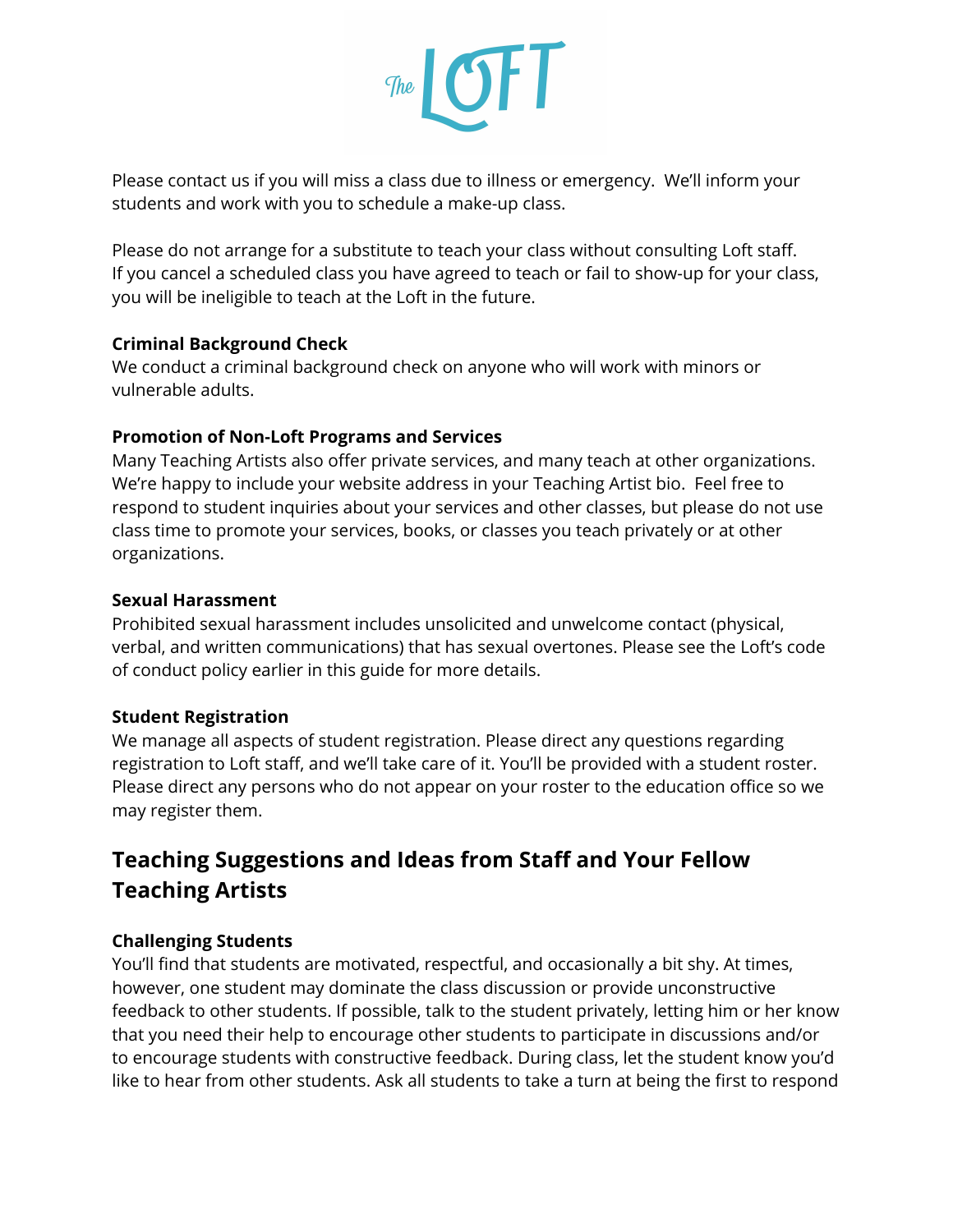

to a question. If the student continues to be disruptive, please contact Loft staff with your concerns.

**Preparation** of class materials, from lesson plans to readings, is key to ensuring a successful class experience.

#### **First Class Meeting**

Before You Leave for Class:

- 1. Double-check that you have enough copies of student handouts.
- 2. If collecting copy fees, bring enough single bills to make change.
- 3. Check that your cell phone and laptop are fully charged.
- 4. Budget plenty of time to arrive in time for your class. Parking can be a challenge, and traffic along Washington Avenue can be significantly delayed during rush hour.

Once You Arrive at the Loft:

1. Check your Loft mailbox outside our office for your class roster, class announcements, and any late-breaking news. Check your box each week before class.

2. Please let Loft education staff know that you have arrived to teach your class. Once You Arrive in Your Classroom:

- 1. Take attendance to ensure all students have registered. If you have unregistered students, direct them to the Loft education office so they may register.
- 2. Provide a brief introduction to the Loft (sample introduction will be in your mailbox).
- 3. Note upcoming Loft events of interest (notices will be in your mailbox).
- 4. For multi-week classes, ask your students to briefly introduce themselves and describe at least one goal they have for the class. Consider an ice-breaker exercise.
- 5. For brief, single-session classes which have a maximum enrollment of 30 students it may take too much time to have students introduce themselves.

#### **Workshopping**

Occasionally, students contact us with concerns about their workshop experience. Most concerns are about time management and facilitation. At a recent in-service on workshopping, Teaching Artists shared their best practices, including:

- Clear guidelines, presented in advance and in writing, with opportunity for students to ask questions before the first workshop.
- Hands-on facilitation that keeps the workshop positive, constructive, and encouraging of writers' works-in-progress. If workshopping in small groups, a keen eye and ear for the tone and focus of the groups' discussions.
- Equal time for all works-in-progress.
- Questions that are specific and discussion focused.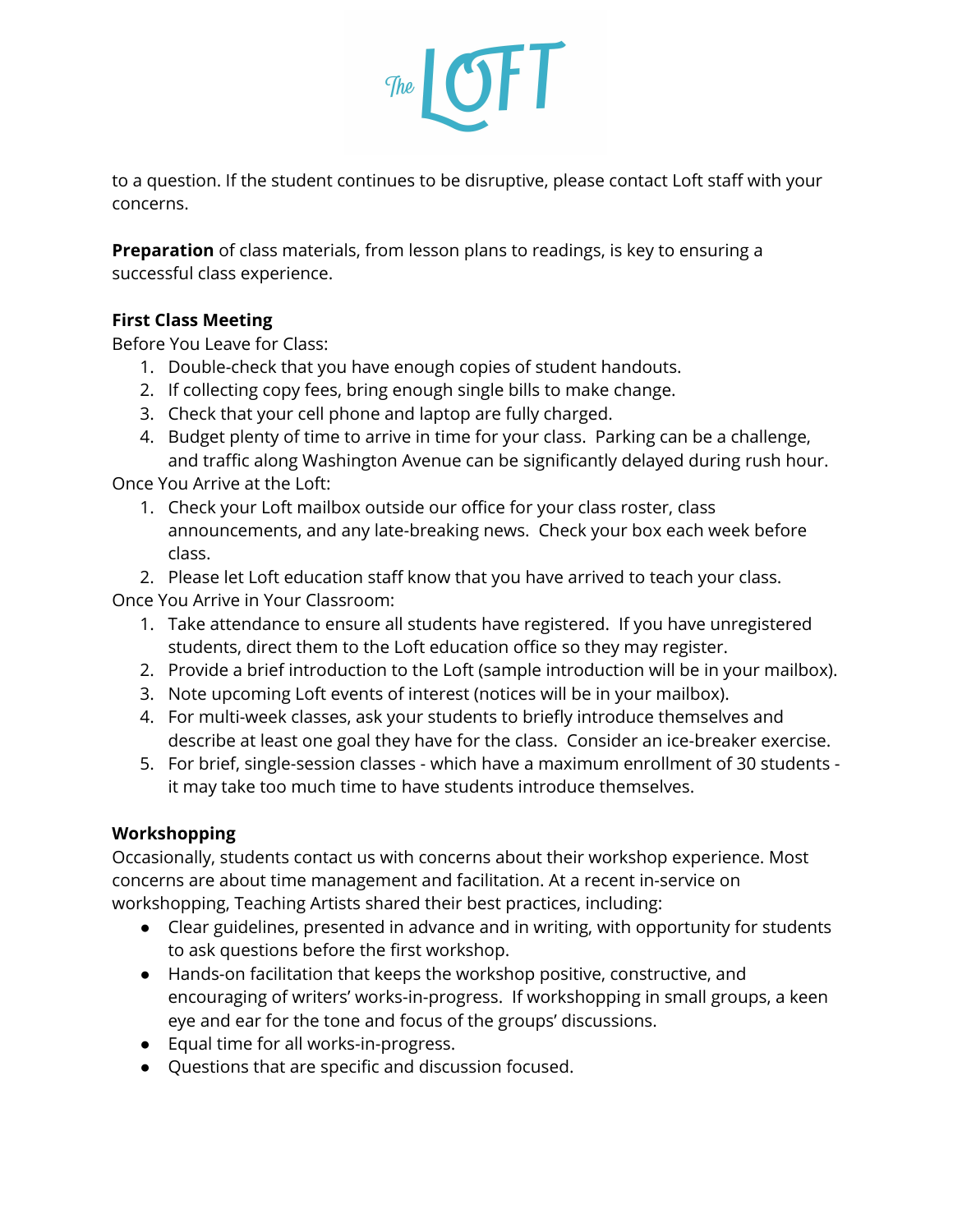

- Feedback that helps writers decide how to shape the piece going forward, understanding that they make all the final decisions about their work.
- All writing is understood to be a work-in-progress.
- Feedback is focused on the work, not the person who wrote it.
- Discussions are centered on craft, not on discussing the validity of the experiences being written about

We ask all Teaching Artists to:

- carefully develop your workshop process,
- clearly explain the process to students (with written guidelines and time for students to ask questions),
- keep the discussion focused, equitable, and constructive,
- understand the different perspectives, cultural experiences, and personal and community beliefs students bring to the process; encourage students to understand how these differences enhance and inform the writing and workshopping process
- be in control of the discussion, and
- ensure that each student's work-in-progress gets equal time.

#### **In Case of Emergency**

Disturbances in Building or Parking Lot

- 1. Call 911 and report location: 1011 Washington Avenue South, Minneapolis.
- 2. DO NOT get involved.
- 3. If you are able, move students to a safe area, away from disturbance.
- 4. Stay calm and try to calm students.
- 5. Note as many details about the disturbance as you can.

#### **Elevator Emergency**

If you are trapped in the elevator:

- 1. Pick up the phone in the elevator. You will be immediately connected to Minnesota Elevator's answering service.
- 2. Provide the building location: Open Book, 1011 Washington Avenue South, Minneapolis.
- 3. Inform them you are stuck in the elevator.
- 4. A technician will be dispatched immediately.
- 5. DO NOT attempt to free yourself.

#### **Fire Procedures**

If you discover a fire, call 911

- 1. Provide building address: 1011 Washington Avenue South, Minneapolis.
- 2. Provide floor number and location of the fire.
- 3. Provide any other details.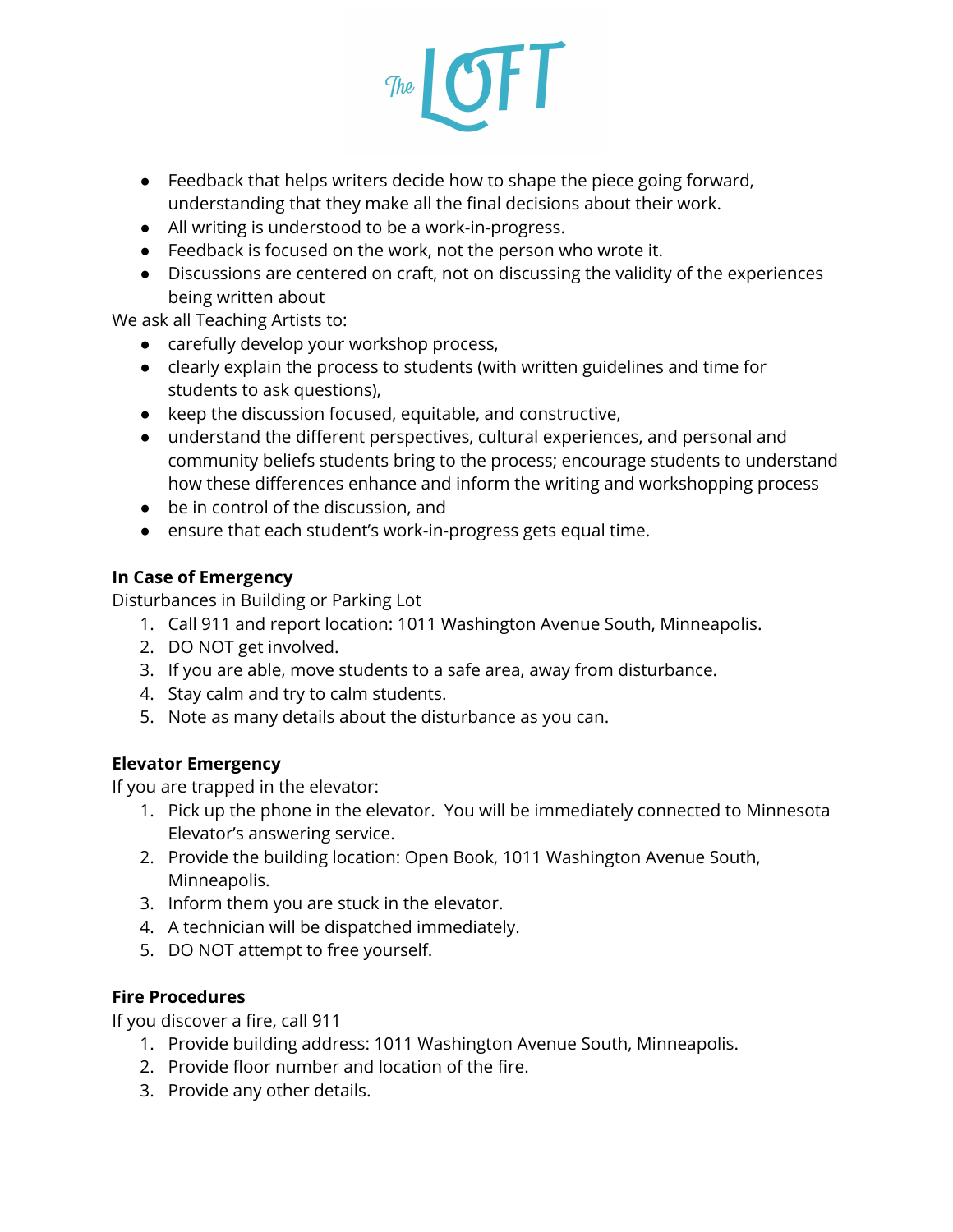

4. If it is safe to do so, stay on the line until the 911 operator ends the call. Evacuate the building by stairways, do NOT use the elevator. Have students assist any students with limited mobility. Close classroom door as you leave. If heavy smoke is present, stay near the floor where the air is better. Take short breaths and breathe through your nose. Do NOT try to fight the fire yourself.

#### **Intruders**

- 1. Note the location and description of intruder(s) and/or suspect vehicles.
- 2. Call 911 and report location: 1011 Washington Avenue South, Minneapolis.
- 3. Call security guard during evenings/weekends at 612-715-1662.
- 4. DO NOT attempt to confront or detain intruders.

#### **Medical Emergency**

If a student is injured or becomes ill:

- 1. Call 911.
- 2. Provide the following information:
- Open Book, 1011 Washington Avenue South, Minneapolis.
- Floor number and classroom number.
- Type of injury or description of illness, if known.
- Student's present condition.
- Stay on the line until the 911 operator ends the call.

DO NOT move the injured person, unless their location is causing more harm, but try to make them comfortable.

If possible, have a student meet the emergency crew at the front door of the building to quickly direct them to the injured person. First Aid Kits are located in the following areas:

- First Floor in coffee shop.
- Second Floor in the Target Performance Hall sound booth and in Loft offices.
- Basement next to shower room door by the vending machines.

#### **Mental Health Issues for Students**

Loft classes are meant to provide instruction on the art and craft of creative writing; a forum for generating and sharing new work; a place to create community for writers and readers; and a way to engage in lively discussions that challenge, inform, and encourage critical thinking.

Much of the writing done in Loft classes can be of a very personal nature, and passionate, troubling, or even traumatic feelings can surface about a given topic. It is important to respect these feelings, whether they surface for you or a student. It is also important to understand that neither Loft classes nor Loft teaching artists are qualified or able to provide mental health help of any kind. While the Loft encourages empathy and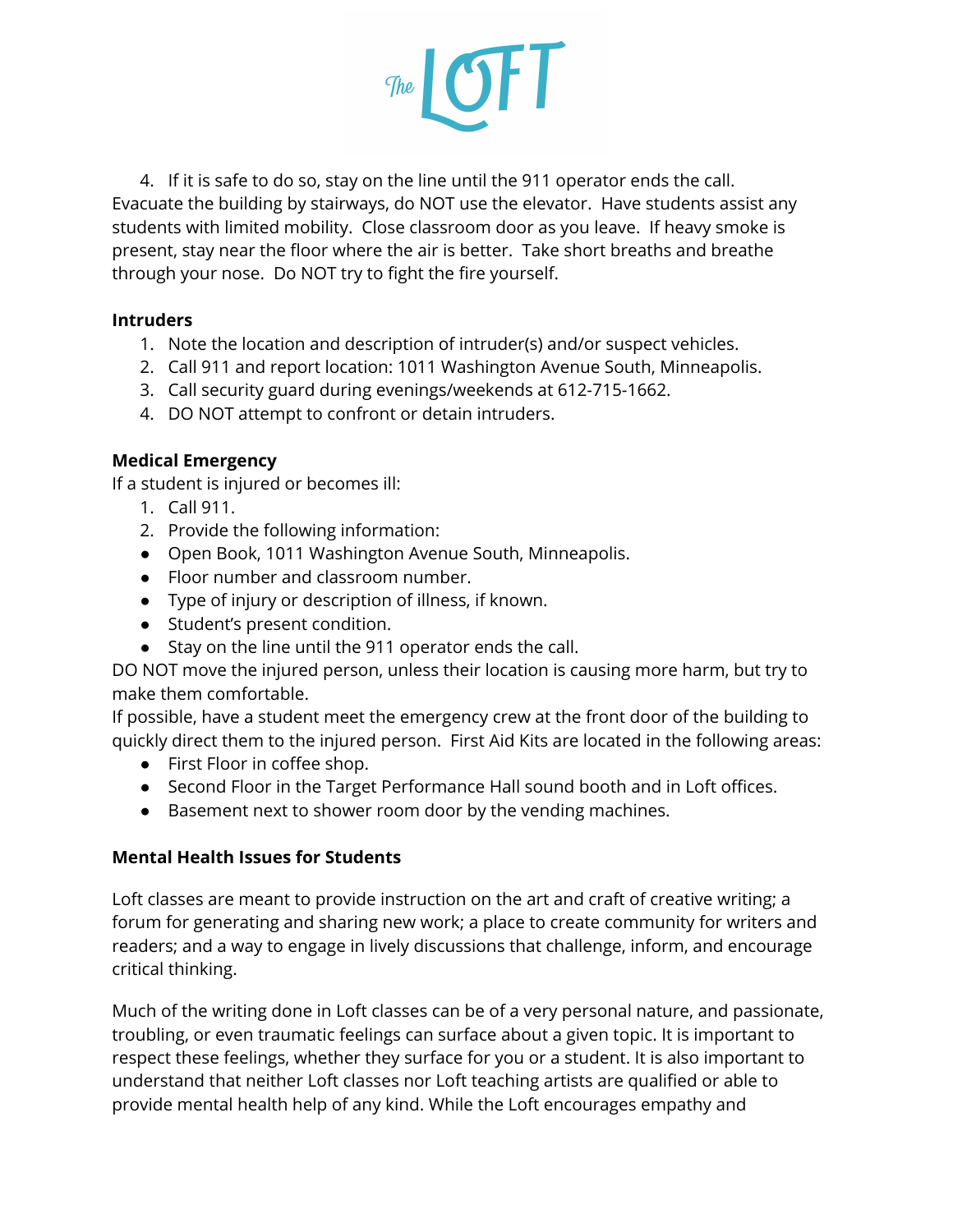

understanding for any student feeling challenged or traumatized by class content, students need to ensure they have mental health support in place to work through any issues that may arise over the course of their enrollment; class meetings are not meant to provide therapy, mental health guidance or support, or a forum to work through individual or family traumas.

If a student needs mental health support because of some issues their writing - or the writing of a fellow student - has brought to the surface, please connect them with some of the following resources. Please do not attempt to resolve mental health issues for students in or out of class; keep class time focused on issues of writing craft.

#### **Mental Health Emergency**

When a severe disturbance of mood or thinking threatens a person's safety, call Hennepin County's Community Outreach for Psychiatric Emergencies (COPE) at 612-596-1223. Available 24 hours a day, 7 days a week, COPE professionals are dispatched to people in severe distress to handle the immediate crisis and provide clinical assessment.

You can also call 911.

#### **Additional mental health resources:**

[Tubman.org](https://www.tubman.org/get-help/mental-chemical-health/mental-health.html) - affordable mental health help

[Minnesota](https://mnmentalhealthclinics.com/) Mental Health Clinics - teleservice for mental health

Mental Health [Minnesota](https://mentalhealthmn.org/support/free-mental-health-support/) - free mental health help, crisis support, helpline

[National](https://namimn.org/support/resources/general-mental-health-resources/) Alliance of Mental Illness - adult mental health support

#### **Open Book Building Security**

A security guard is on duty in the Open Book building and parking lot at the following times: Monday – Thursday 7:00 p.m. – 11:00 p.m. Friday 6:00 p.m. – 10:00 p.m. Saturday 8:30 a.m. – 5:30 p.m. Sunday 8:30 a.m. – 5:30 p.m. The on-duty security guard's cell phone number is 612-751-1662

#### **Power Outage**

Key building lights will run on emergency power.

1. Call property management office at 612-338-2828.